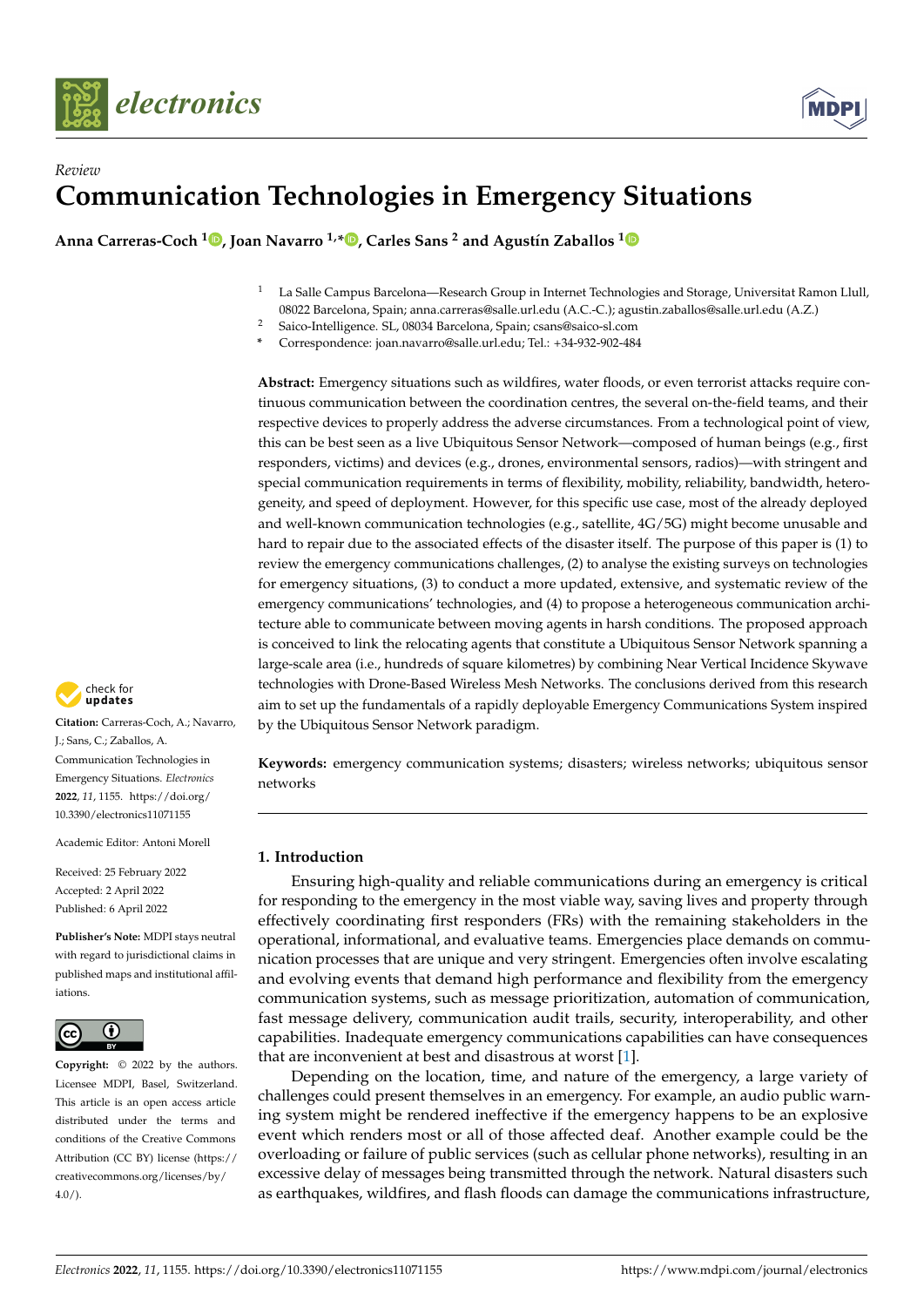hindering the rescue operations. In spite of the fact that telecommunications companies own Emergency Communications Vehicles that can partially restore the communications in less than 30 min, this solution relies on expensive technologies (i.e., satellite) and may be too time consuming for disasters that occur in difficult-access areas. In addition, terrorist attacks might damage existing infrastructure and have disastrous effects on the population. To intimidate governments or society, to induce insecurity for political, religious, or ideological purposes, terrorism is currently a threat with a significant effect on the safety of the population.

To effectively fight these emergency situations and mitigate their associated negative consequences, FRs together with all the interdisciplinary emergency services (administrations, radio amateurs, and general public) involved in the scene need as much in-field information as possible to forecast their strategy and operations. That is, they need a huge amount of time-critical data coming from multiple sources and services, even external ones such as social networks. This requires the rapid deployment of an Emergency Communication Systems (ECSs) aimed to link a set of personnel and apparatuses that must cooperate in extreme/hazardous situations with quick response times and under stress conditions. This reliable communications system must collect, transmit, process, and receive data required to continuously monitor and assess the disaster evolution.

The context of this research work is, thus, the future Emergency Communications Systems, with a particular focus on the required integration of technologies in such a dynamic and demanding scenario. Indeed, this shares several similarities with a Ubiquitous Sensor Network (USN), where a dynamic set of heterogeneous sensors and actuators (e.g., FRs, citizens, devices) with different capabilities are deployed and, spanning a large-scale area, must cooperate.

Several ECS solutions integrating innovative technologies such as Unmanned Aerial Vehicles (UAVs) [\[2\]](#page-28-1) and Internet of Things (IoT) [\[3\]](#page-28-2) have been deployed in the last years, but, usually, they are completely tailored to very concrete scenarios. Indeed, the more novel technologies are integrated within an ECS, and as more research works arise for specific application scenarios, the need of a standardized architecture to guarantee the interoperability and reusability of all these specific novel solutions and technologies is clearer.

In this line, this paper first introduces the ECSs and their requirements in Section [2.](#page-1-0) Second, Section [3](#page-4-0) includes desk research, collecting and analysing all the existing surveys/reviews on the topic and identifying the ECS requirements addressed in each of them, and third, an updated and extensive systematic review on ECS technologies is presented in Section [4,](#page-10-0) collecting the latest research works in the field and including an analysis of the proposed technologies. The paper concludes with a discussion chapter (Section [5\)](#page-22-0) proposing an architecture for ECS based on the USN Architecture from the International Telecommunications Union (ITU) as a solution to the detected open issues, and details how it would be applied in an emergency scenario combining IoT, UAVs, Near Vertical Incidence Skywave (NVIS), and Edge Computing.

#### <span id="page-1-0"></span>**2. Emergency Communications Systems**

In general, the identification of an emergency is announced by reporting an emergency situation addressed to the Center of Integrated Rescue System (CIRS) [\[4\]](#page-28-3). Components of the Integrated Rescue System include firefighters, police forces, ambulances, rescue services, mountain rescue services, marine rescue services, and mine rescue services. The announcement of the emergence can be reported, e.g., in the form of an emergency call (switched links, mobile communication systems, etc.), oral information from residents, information from police forces, by automatically sending information from sensors designed to detect emergencies, etc. Based on the nature of the emergency event and the required form of support for its solution, CIRS will contact the corresponding first responders. Depending on the character of the emergency event, residents of the affected area can also be informed about the emergency by alerting, warning, and notification systems of the state. Based on the received announcement, CIRS will send the corresponding IRS teams to the place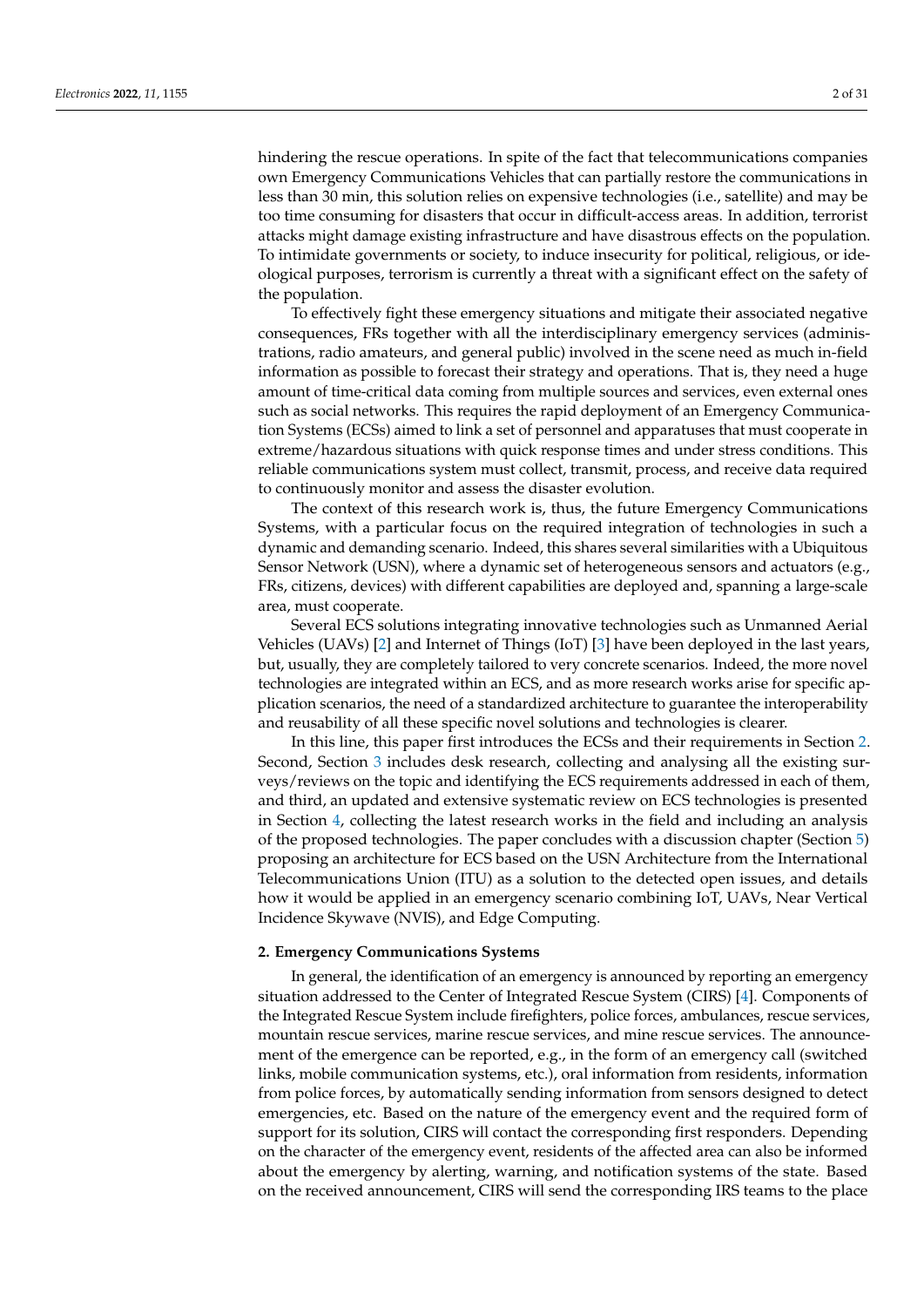of emergency, which will be referred to as first responders. The technological support in the field of communication networks are: (i) support of communication between sensors and first responders and/or CIRS, (ii) support of mutual communication between first responders team members, (iii) support of communication between first responders and CIRS, and (iv) support of reliable performance of warning and notification systems for the population.

More precisely, in emergency communication systems, the communication among individual first responders is implemented by a dedicated wireless analogue or digital terrestrial communication system covering a small geographical area, with a relatively short range (tenths of kms) and generally used to transmit speech signals. As a rule, communication among first responders and CIRS, and communication among individual CIRSs, is usually achieved by a dedicated wireless digital communication system enabling the coverage of the whole state. It is used to transmit speech signals, coordinates of the locations of the first responders (estimated by GPS), coordinates of the place of the intervention of first responder teams (estimated by GPS), and, in certain cases, static low-resolution images from the emergency area. To ensure proper operation of the alerting, warning, and notification system of the population, a wireless digital communication system is used to control the alert and warning systems of the population. The data transmitted by this network is designed to control the warning and notification of the population in the form of alerting and notifying systems (e.g., performance of sirens), broadcasting warning and warning messages, and transmission of sensor data and commands used to control actuators. The basic technical parameters of currently operating emergency communication systems (e.g., frequency bandwidth, achievable number of parallel-operated transmission channels, transmission powers, transmission rate, modulation scheme, maximum range of connection, etc.) are generally classified. In addition to the previous communication systems, it is possible to use, for the communication among first responders team members and for the communication among first responder teams and CIRS, commercial mobile communication systems, wired switched connections, and ham radio systems. As an alternative for some of the previous communication scenarios, satellite communication systems can also be used.

However, any one of the emergency communication systems mentioned so far has its limitations, which may limit their operation in an emergency: (i) satellite communications may be unavailable in certain areas; (ii) mobile communications may be also unavailable or spoiled during the emergency; (iii) all of them, with the only exception of satellite, may fail to communicate in rugged terrain with no line of sight or may suffer from fading due to destructive interference from several wave reflections; (iv) besides, they require high transmission power and the deployment of a much larger number of repeaters to cover the potentially large area of an emergency; and (v) they are all managed by third-parties, limiting the governance by FRs.

Indeed, during an emergency, conventional wireless infrastructure, cellular or mobile, may collapse and become unavailable. Additionally, mobile phones can stop working in a few hours if people cannot recharge their batteries due to power outages. Disruption of communication infrastructure may be caused directly by damage to cables and cellular towers, or indirectly through shutdown of power and water. The unreliability of fixed communication infrastructure in disaster situations is well documented [\[5–](#page-28-4)[7\]](#page-28-5). In such scenarios, an on-demand communication infrastructure that can quickly recover communications in the disaster area is of critical need to coordinate emergency response operations.

Public safety networks are perceived as mission critical. They are required to be dependable, resilient, and secure, while satisfying other strict requirements concerning network coverage, system accessibility, and end-to-end performance. These crucial operational demands are the primary drivers for the design and engineering of the "public safety grade" network [\[8\]](#page-28-6). Emergency situations require reliable broadband communications systems which are able to transmit relevant information from the disaster site to the decision makers and send feedback to first responders regarding potential dangers or decisions. In fact, the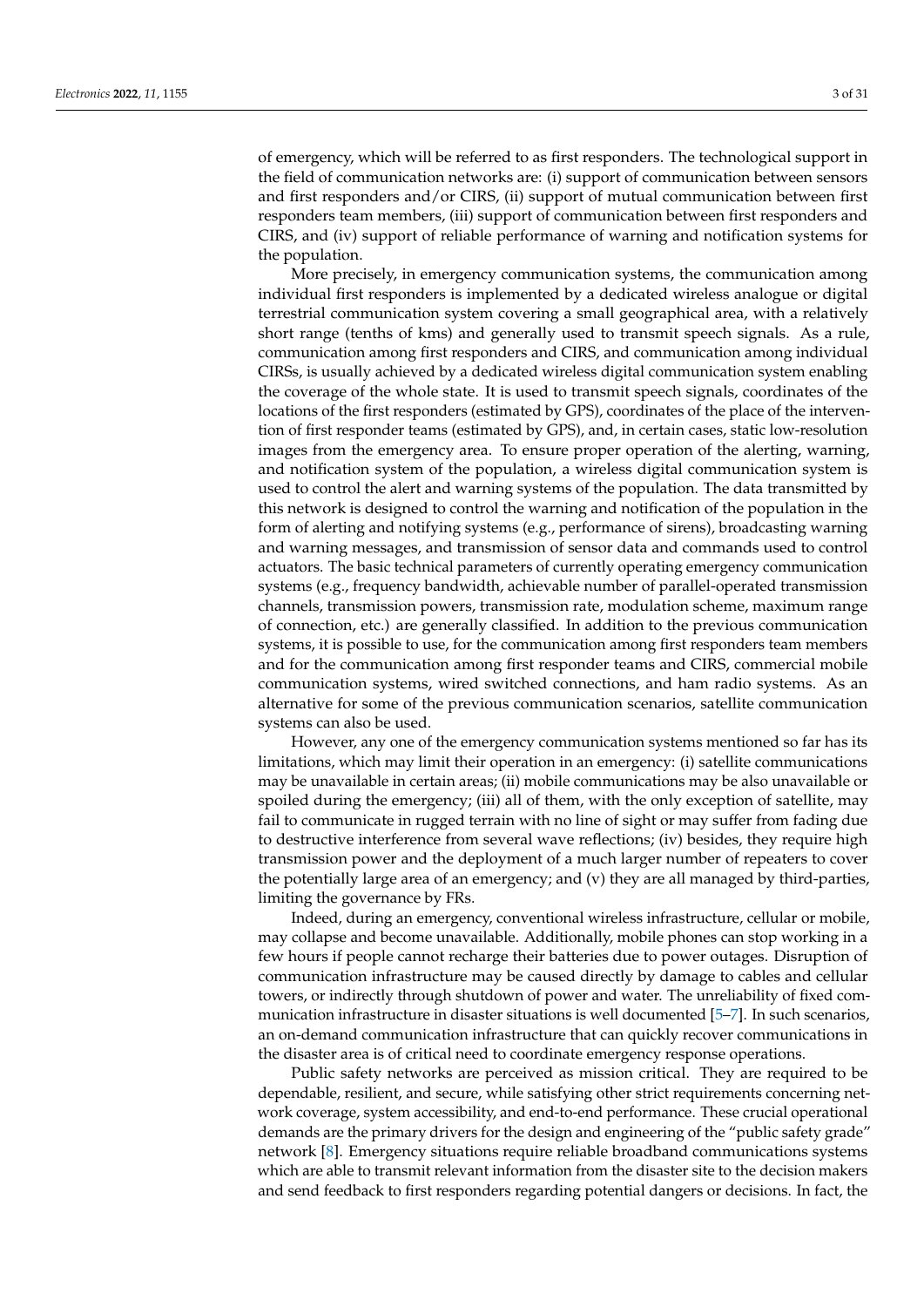ITU-T Y.1271 recommendation [\[9\]](#page-28-7) proposes the basic requirements, features, and concepts for emergency telecommunications to restore a state of normality to avoid further risk to people or property. A key factor in designing a robust communications system with applications to emergency response is the development of a quick, easily deployable, and mobile infrastructure providing voice and data communications, available within the first 24 h, the most critical phase for crisis operations [\[10\]](#page-28-8). Common well-known requirements that ECS must meet are described in Table [1](#page-4-1) [\[11\]](#page-28-9).

| <b>ECS Requirement</b>     | Description                                                                                                                                                                                                                                                                                                                                                                                                                                                                                                                                                                                                                                                                                                                                                                                                                                                                     |
|----------------------------|---------------------------------------------------------------------------------------------------------------------------------------------------------------------------------------------------------------------------------------------------------------------------------------------------------------------------------------------------------------------------------------------------------------------------------------------------------------------------------------------------------------------------------------------------------------------------------------------------------------------------------------------------------------------------------------------------------------------------------------------------------------------------------------------------------------------------------------------------------------------------------|
| Rapid deployment           | Planning must be on the fly, as minimizing the number of fatalities can be time<br>dependent and a formal planning process is not feasible. Deployment process<br>must be simple and secure so that highly specialized personnel and complex<br>procedures are not required. Equipment must be tolerant to faults and capable of<br>rapid deployment, which involves rough treatment due to the short timeframe<br>required for rescue operations.                                                                                                                                                                                                                                                                                                                                                                                                                              |
| Interoperability           | First responders must be equipped with devices capable of using different<br>technology by choosing the appropriate interface card and still working together<br>to form a mesh network and communicate data. Therefore, regardless of what<br>technology everyone might use, they must be able to uniformly connect to the<br>relaying mesh nodes and to exchange data. Interoperability of communication<br>devices within and across different agencies and jurisdictions is a top priority. An<br>IP-based network is therefore the ideal common platform for communication<br>between multiple emergency response services and different jurisdictions.<br>Furthermore, interoperability of ECS with other communication systems such as<br>medical, transportation, weather forecasting, civil services, telecommunication<br>systems, etc. is also of utmost importance. |
| Robustness and reliability | Communication systems for crisis management and disaster recovery must be able<br>to function in potentially adverse and hostile environments. The infrastructure<br>must be sufficiently flexible and reliable to satisfy a variety of situations and<br>provide support for diverse types of users, as well as for operations in<br>different environments.                                                                                                                                                                                                                                                                                                                                                                                                                                                                                                                   |
| Scalability                | There are two types of scalability requirements: horizontal scalability refers to the<br>network's ability to grow efficiently and cost-effectively in terms of geographical<br>coverage, while vertical scalability stands for the ability to efficiently support an<br>increasing number of users. Suboptimal deployment and a frequently changing<br>environment challenge network functionality. Therefore, the network must be able<br>to report environment changes for proper management or be self-manageable to<br>avoid service disruption.                                                                                                                                                                                                                                                                                                                           |
| Mobility support           | In order to help emergency personnel to concentrate on the tasks, the emergency<br>network must be mobile, deployed easily, and fast, with little human maintenance.<br>Therefore, devices must be capable of automatically organizing into a network.<br>Procedures involved in self-organization include device discovery, connection<br>establishment, scheduling, address allocation, routing, and topology management.<br>Public safety users must have access to constant communication while traveling at<br>reasonable speeds. The mobility requirement includes the ability to roam between<br>different networks, potentially operated by different agencies and jurisdictions.                                                                                                                                                                                       |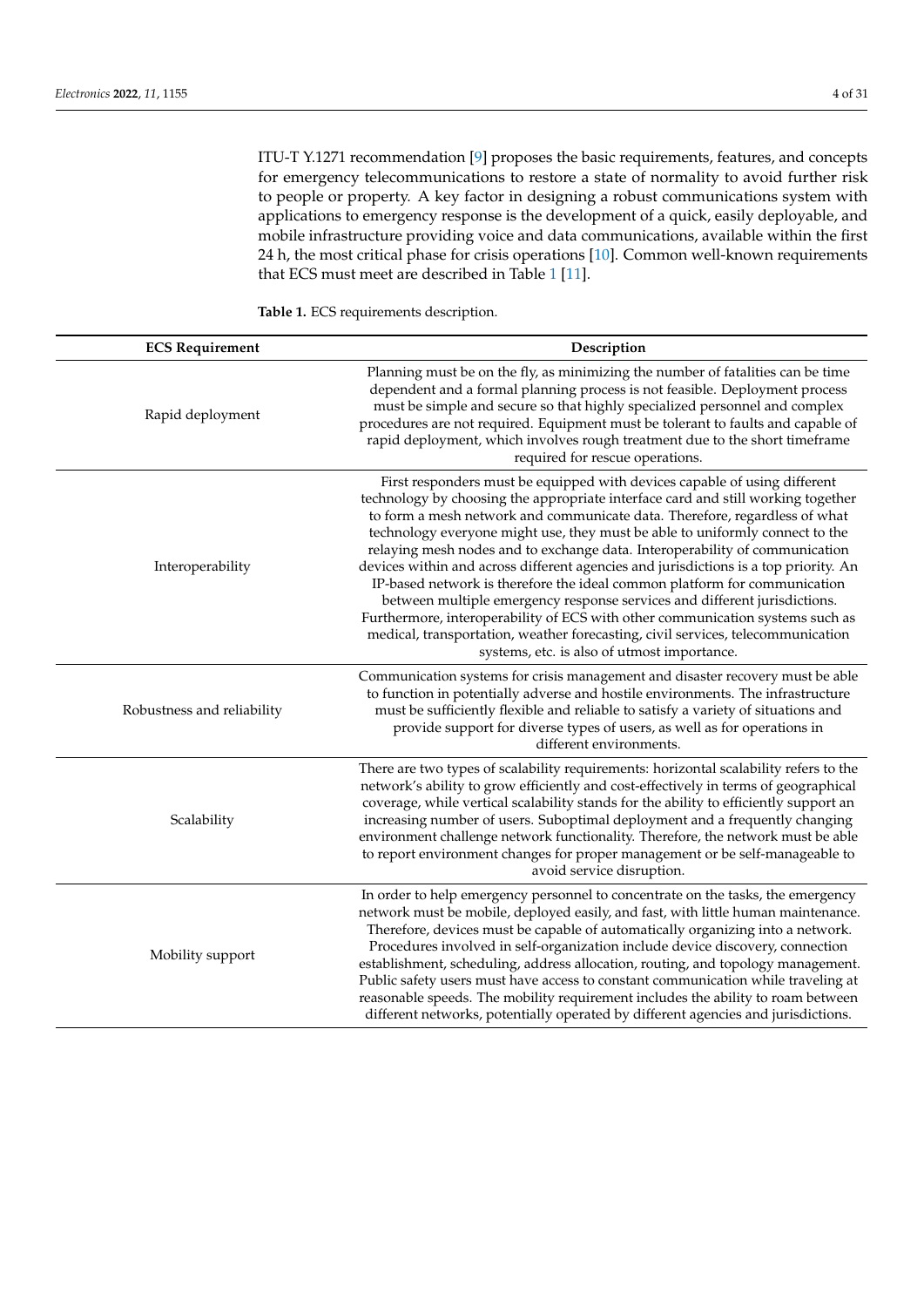# <span id="page-4-1"></span>**Table 1.** *Cont.*

| <b>ECS Requirement</b>                      | Description                                                                                                                                                                                                                                                                                                                                                                                                                                                                                                                                                                                                                                                                                                                                                                                                                                                                                                                                                                                                                                                                                                                                                                                                                                                                                                                                                                                                                                                                          |
|---------------------------------------------|--------------------------------------------------------------------------------------------------------------------------------------------------------------------------------------------------------------------------------------------------------------------------------------------------------------------------------------------------------------------------------------------------------------------------------------------------------------------------------------------------------------------------------------------------------------------------------------------------------------------------------------------------------------------------------------------------------------------------------------------------------------------------------------------------------------------------------------------------------------------------------------------------------------------------------------------------------------------------------------------------------------------------------------------------------------------------------------------------------------------------------------------------------------------------------------------------------------------------------------------------------------------------------------------------------------------------------------------------------------------------------------------------------------------------------------------------------------------------------------|
| Voice, data, and multimedia service support | Voice and data are the traditional two main service categories required for public<br>safety communications. Even though we could consider voice just another data<br>service, it has to be treated as a separate category due to its primary role in<br>first-responder communications. In addition, interactive data services should be<br>supported, including instant messaging and video conferencing. Further<br>requirements are internet connectivity and support for web-based services. The<br>system should also be able to support real-time transmission of vital statistics of<br>objects or persons and non-interactive data services including email and file<br>transfer. Quality of Service (QoS) support is especially important in the system. It<br>should be able to differentiate between traffic of different priority levels because<br>high-priority traffic should receive precedence to guarantee delivery of urgent<br>messages in case of network congestion. Finally, with the evolution of<br>communication technologies, multimedia services are becoming more and more<br>important in ECS. Indeed, the updates from an incident site in the form of still<br>photographs and good quality videos keep the coordinators updated on the FRs'<br>activities and play a crucial role in efficient decision making, and even<br>videoconference services are being successfully used for virtual medical assistance<br>in certain emergency scenarios. |
| Security                                    | Large scale disasters require responses from multiple federal, state, and local<br>agencies with different charters and also from military forces. A tremendous<br>amount of sensitive data in the network could be exposed to the transmission<br>media and should be appropriately protected.                                                                                                                                                                                                                                                                                                                                                                                                                                                                                                                                                                                                                                                                                                                                                                                                                                                                                                                                                                                                                                                                                                                                                                                      |
| Cost                                        | The network should incur reasonable cost for deployment and maintenance, and<br>off-the-shelf technologies should be adopted to the maximum extent possible.                                                                                                                                                                                                                                                                                                                                                                                                                                                                                                                                                                                                                                                                                                                                                                                                                                                                                                                                                                                                                                                                                                                                                                                                                                                                                                                         |

#### <span id="page-4-0"></span>**3. Desk Research**

Following the description of ECS of Section [2,](#page-1-0) an overview of the most relevant surveys related to ECS technologies identified in the literature will be presented in this chapter. This is a preliminary study and the starting point for the later systematic review presented in Section [3,](#page-4-0) and as such, the main outputs of each of the fourteen surveys gathered from the literature are described. Furthermore, the ECS Requirements as well as the main technologies addressed by each of them are identified to motivate the need and the focus of the systematic review presented in Section [3.](#page-4-0) The conclusions and Table [2](#page-9-0) at the end of this chapter summarize the outputs of this preliminary desk research.

The research domain of ECS is not new and has been active for many years. Indeed, the interest from the research community on the technologic deployment of emergency management systems has been growing for the last ten years, as reported in [\[12\]](#page-28-10), an interesting bibliometric survey on the research performance in ICT-based disaster management covering the period from 2009 to 2018. A similar search in Scopus has been performed here, particularizing the domain of the previous work to only ECS and extending it over the time, and it has been confirmed that, effectively, the amount of research publications in the field of Emergency Communication Systems from 2009 until 2020 has continued to grow year after year, being 893 in 2012, 1076 in 2018, and 1314 in 2020, just to mention some examples.

Among the most co-occurring keywords identified in [\[12\]](#page-28-10), it was not surprising to find wireless sensors networks, or ubiquitous computing, but it was also remarkable to find that Unmanned Aerial Vehicles (UAV) were already identified as an emerging technological topic in this domain, including the three most-cited works up to 2018, which are related to the use of UAVs as ad-hoc infrastructure for communication networking, sensing, and processing during disasters [\[13–](#page-28-11)[15\]](#page-28-12), from 2016, 2017, and 2018, respectively. As will be seen later in this section, it was identified that most of the surveys on ECS conducted in the last years still tend to pay little attention (or even no attention at all) to this topic. In the review presented in this paper, the emerging topic of Flying Networks, already identified by [\[12\]](#page-28-10),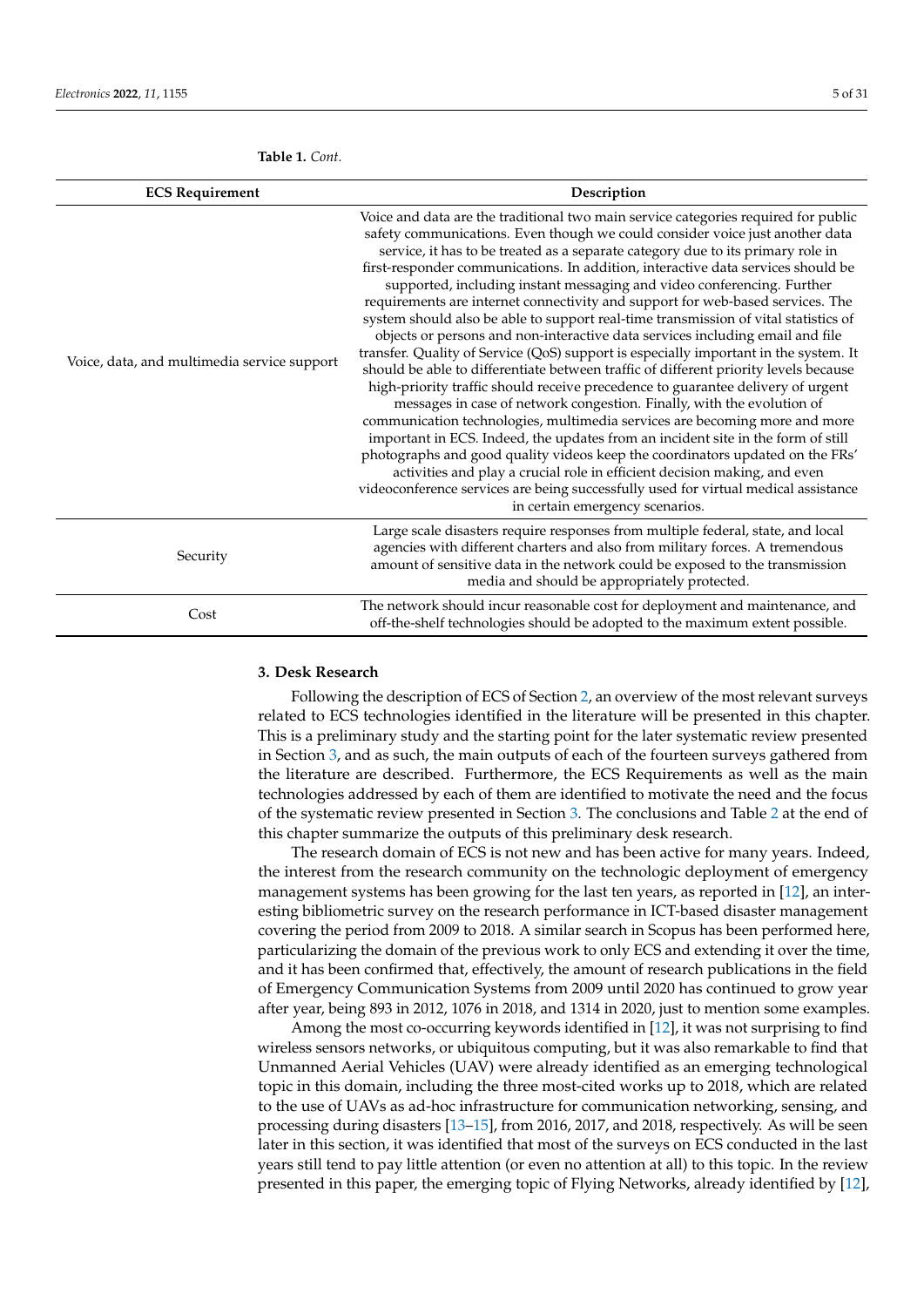is confirmed as one of the most active fields of research in the domain of ECS nowadays, and many of the most relevant works are described in Sections [3](#page-4-0) and [4.](#page-10-0)

Finally, this paper is also aligned with [\[12\]](#page-28-10), in confirming that ECS is an important topic all over the world, being first China, second US, third Germany, fourth UK, and fifth India, among the top listed contributing countries.

Nevertheless, compared to the previous review [\[12\]](#page-28-10), the present work is not a bibliometric survey, and neither does it focus on all the ICT-based works, but instead focuses on the communications technologies in emergencies and includes the analysis and open issues of each of these technologies, with an important novel focus on their integration.

More like the review of this paper, ref. [\[16\]](#page-28-13) presents a complete survey in Wireless Technologies for Emergency Response. Indeed, modern wireless technologies are the most suitable in disaster situations because, first, they are not infrastructure-dependent, second, may allow the transmission of high-resolution data (videos, maps, etc.) through multipath and collaborative communications, and finally, may contribute to the end-to-end tracking and health monitoring of victims for an efficient emergency management. As it has been done in this paper, ref. [\[16\]](#page-28-13) identifies the most relevant surveys in the topic prior to its publication (from 2009 to 2017), highlighting the fact that, in most of them, only few technologies are addressed, but it still lacks a brief description of each of the surveys. In contrast, the present review includes a more accurate description of all the identified surveys. Finally, ref. [\[16\]](#page-28-13) concludes the paper with some guidelines to help public safety organizations in choosing the right technology and system according to the scenario requirement but does not address their integration, which is an important drawback.

Finally, the conclusions presented in Section [5](#page-22-0) are also different from [\[16\]](#page-28-13). While both works describe the advantages and disadvantages of each technology for different application scenarios, ref. [\[16\]](#page-28-13) provides some guidelines on the most suitable communication technologies based on the type of data to be transmitted (including multimedia). In contrast, in this work, this classification is considered too basic for such a complex scenario (network availability, number of users, area to be covered, QoS required, etc.) and thus, it focuses in proposing a model for integrating all these technologies while guaranteeing the ubiquity of the complete solution, while leaving the optimization problem for future works.

Another interesting and very recent survey about ICT usage in disaster management can be found in [\[17\]](#page-28-14). It describes not only the novel technologies for emergencies but also includes the current ones. Moreover, its scope is very broad because it tries to address all the ICT networks, services, and applications for the complete emergency domain including pre-emergency situations, during emergency scenarios, and post-emergency scenarios. Due to this, the technologies are described at a very high-level and details on Emergency Communication Systems are missing. Nevertheless, it is important to mention that, in this paper, the future technologies are already referred to as *integrated* emergent ICT networks, services, and applications, because, as is also claimed in the present review, it is impossible to address future ECS without considering the integration of several communication technologies.

Ref. [\[18\]](#page-28-15) presents the concept of Always-On-Networks (AoN) together with a survey on Emergency Communication Systems during a catastrophic disaster. The paper is very interesting and aligned with our review because it focuses on the possible strategies for setting up ECS and the corresponding constraints. Among the requirements, it includes a crucial point which is usually disregarded in most of the works, but especially important from the first responders' perspective, that emergency communication equipment that is not utilized ordinarily tends to fail during an emergency. Nevertheless, the work is very brief and only addresses a few of the possible communication technologies.

Ref. [\[19\]](#page-28-16) describes several case studies of communications systems during harsh environments. It analyses the effects of several real natural disasters on the communication networks and concludes with the definition and description of the requirements for ECS. While it is interesting in its discussion on the requirements of QoS, it totally lacks communication technologies' identification or description. Nevertheless, it is still important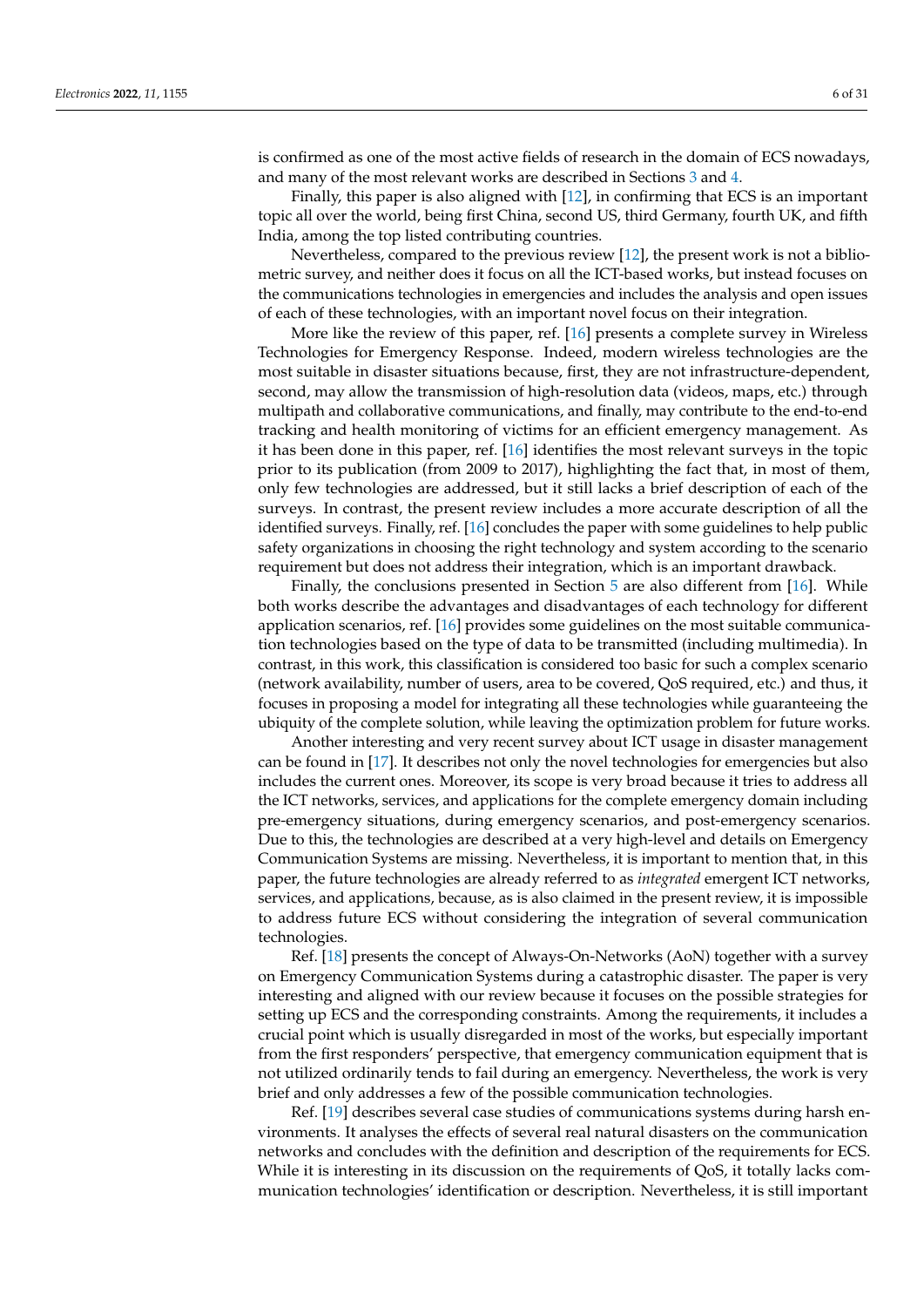to confirm that the requirements presented previously in our paper are aligned with the well-justified ones from [\[19\]](#page-28-16).

Ref. [\[20\]](#page-28-17) presents another interesting overview of a post-disaster emergency communication systems in the future networks. Far from being a formal survey or review (as it does not include many references to other works), it includes an interesting classification of the emergency communications based on three network scenarios: congested networks are addressed through priority services, partial networks through device-to-device communications, isolated network scenarios through mobile ad-hoc networks, and drone-assisted communication. Furthermore, a comparative description of the most important wireless technologies for post-disaster emergency management systems is also presented, including, apart from the traditional advantages and disadvantages, their deployment cost and their Quality of Resilience (QoR), parameters not included in the other identified surveys but considered truly relevant from our point of view.

Refs. [\[21–](#page-28-18)[23\]](#page-28-19) are three interesting surveys focusing on the integration of satellite communication, air networks, and terrestrial networks.

Ref. [\[21\]](#page-28-18) refers to hybrid satellite–aerial–terrestrial networks (HSAT) for emergency scenarios. It includes the architecture of HSAT communication systems and a complete comparison between the characteristics of satellite, terrestrial wireless, and aerial platform systems. The paper concludes by identifying the main research topics in the area: radio resource management, transparent handover, and the combination of emergent technologies such as Long-Term Evolution (LTE), software-defined networking (SDN), device-to-device (D2D), software-defined radio (SDR) and cognitive radio (CR). Although the paper includes interesting information about satellite and aerial communications not found in previous surveys, some more details are missed on the integration with terrestrial communications, as only mobile communications are considered.

Ref. [\[22\]](#page-28-20) is similar to the previous one, but much more complete. Ref. [\[22\]](#page-28-20) also presents a survey in satellite–air–ground integrated networks, using the term SAGIN to refer to the same concept as HSAT in [\[21\]](#page-28-18). The proposed architecture is also similar in both works, but while ref. [\[21\]](#page-28-18) includes more details on high aerial platforms (HAPs) and lowmedium aerial platforms (LMAPs), ref. [\[22\]](#page-28-20) puts more emphasis on several types of satellite communications (GEO, MEO, LEO). Indeed, the comparative analysis of the different networks is also complementary in both works; while ref. [\[21\]](#page-28-18) includes a more extensive list of characteristics including cost, mobility, cell radius, or system deployment (among many other), ref. [\[22\]](#page-28-20) includes a more detailed classification of the relationship between network performance (in delay, throughput, etc.) and network factors of the physical, the data, and the network layers. Moreover, in [\[22\]](#page-28-20), the physical layer characteristics and spectrum allocation of SAGIN are detailed, as well as the mobility management and routing. An extensive list of research works on both topics is included and classified based on their objective (as for example channel estimation or data rate maximization in physical layer characteristics and resource allocation, and traffic offloading or routing algorithms in mobility management and routing), and network scenario (satellite, air–ground, ground– satellite, etc.).

Another important contribution of [\[22\]](#page-28-20) is the specific survey of works on system integration and performance analysis, also considering diverse types of network scenarios. Finally, they introduce several contemporary network architectures applied in terrestrial systems with respect to their extensibility and feasibility to support integrated space– air–ground networks. Overall, it is a very complete survey, but it is not focused on emergency scenarios, and thus, in our point of view, the importance of IoT and Flying Networks (although mentioned as emerging networks and future challenges at some point in the document) are too poorly addressed. In contrast, in our review, both topics will be thoroughly analysed.

Finally, refs. [\[21](#page-28-18)[–23\]](#page-28-19) present a survey on space–aerial–terrestrial (the same concept as before now referred as SATIN) integrated 5G networks. Again, the analysis on the non-terrestrial communications is very complete, but then, it only focuses on the inte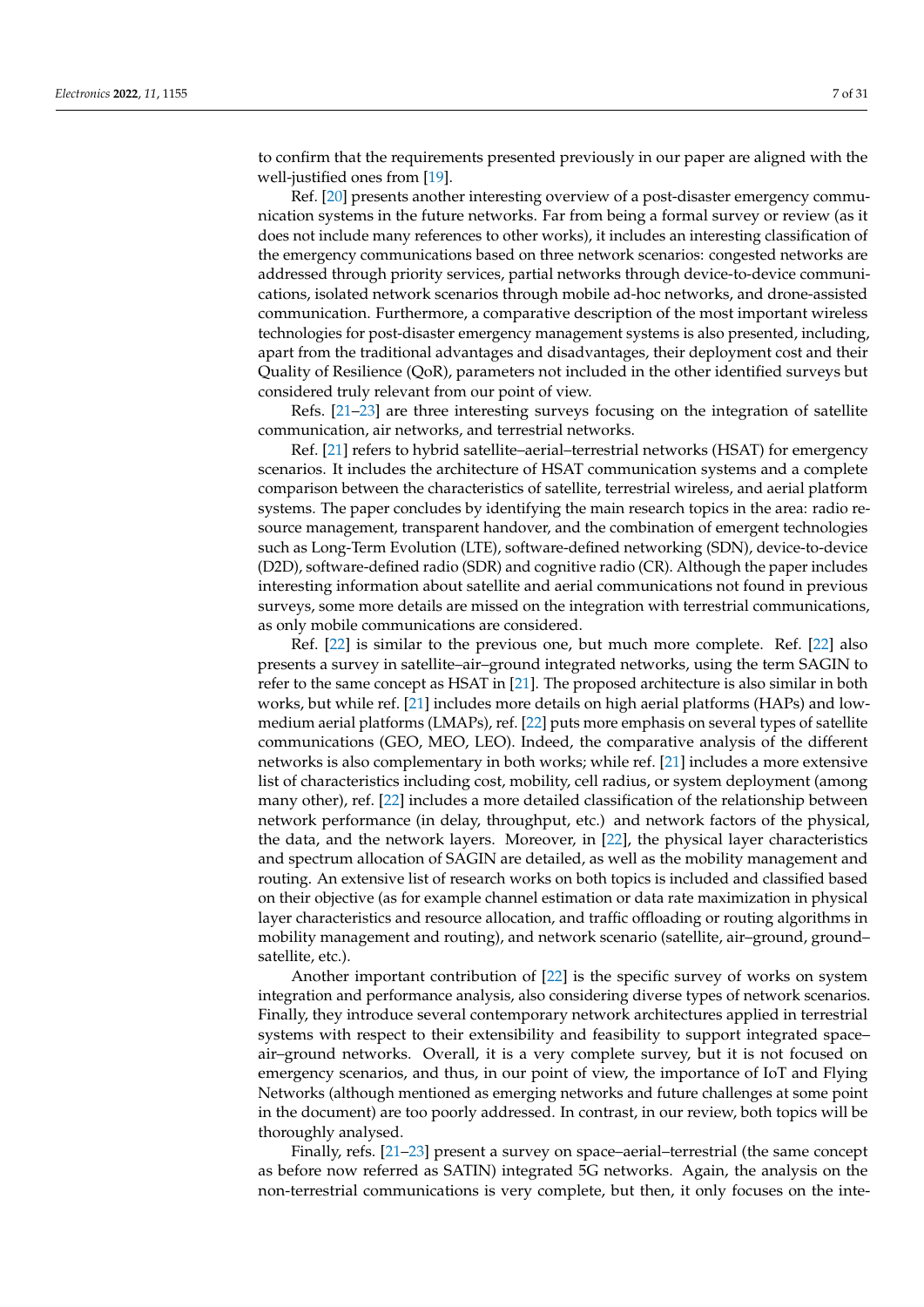gration of those to 5G networks. It is also important to value that the paper addresses standardization issues which are indeed important in this domain, but usually disregarded by the researchers. Overall, ref. [\[23\]](#page-28-19) covers an interesting topic but differs from our work because it is not specific for emergency scenarios, and it is limited in terms of terrestrial communication technologies.

Refs. [\[24,](#page-28-21)[25\]](#page-28-22) are two up-to-date surveys with a clear focus in aerial communications. Ref. [\[24\]](#page-28-21) presents an overview of aerial wireless relay networks (AWRNs) focused on emergency communications during large-scale disasters, with an interesting comparison between balloons' and multicopters' features and a review of the key issues of flying schemes in the AWRNs with multicopters. In contrast, ref. [\[25\]](#page-28-22) is a much more complete survey on the Internet of Flying Things (IoFT), but not focused on emergency scenarios. Even if both works are far from the objectives of our review, they are an interesting source of information of the emergent topic of aerial networks. As already stated, while in most of the ECS surveys, this topic is poorly (or not at all) addressed, in the present work it is considered of major importance and thus included thoroughly in Sections [3](#page-4-0)[–5.](#page-22-0)

Ref. [\[26\]](#page-28-23) presents a review on security challenges of wireless communications in disaster emergency response and crisis management situations. Indeed, the distributed nature, the heterogeneity of the networks, and the requirement of availability of realtime communications make a challenge in the security of the proposed communications architecture. The paper reviews several proposals for emergency communications to conclude that, so far, there is no system that provides, in any network, all security services. Security is also a particularly crucial point often disregarded in the research works of the ECS domain and, thus, will be addressed in our review.

Among the latest surveys related to ECS but not so related to the present review as the works described so far, the following references have also been identified:

Ref. [\[27\]](#page-28-24), a survey on 6G technologies, scenarios, challenges, and related issues. It claims that 6G will have a profound impact on the intelligence process of communication development, which consists of intelligent connectivity, deep connectivity, holographic connectivity, and ubiquitous connectivity, and thus ECS domain is identified among the key scenarios for 6G.

Ref. [\[28\]](#page-28-25), a state-of-the-art and trend of emergency rescue communication technologies for coal mines. It includes the review of four types of emergency communication systems, namely through-the-air, through-the-wire, through-the-earth, and mixed medium types, but of course, it is too specific to a single application scenario.

Finally [\[29\]](#page-28-26), a survey of Indian disaster communication systems and spectrum allocation, including an interesting review on the spectrum allocation for emergency communications in other world regions such as US or Europe, among others.

### *Conclusions*

Overall, the fourteen most relevant surveys related to Emergency Communication Systems found in the literature have been identified and described. The list included a bibliometric survey useful to identify future research trends in the topic, and more than ten more or less complete surveys addressing the most relevant communication technologies for emergency situations. It has been detected that most of them are complementary to each other, as they do not cover all the possibilities for emergency communications. For example, flying networks and IoT are briefly addressed in the most complete surveys and only found in specific surveys on those technologies but with the lack of focus in the emergency domain. Regarding satellite communications, either they are the backbone of the survey, disregarding any possibility without them, or they are usually found in a very superficial condition. In the present review, it has been intended to cover all the possible communication technologies for emergency systems, paying the same attention to all of them, with the objective of providing the most complete and balanced review of ECS conducted so far.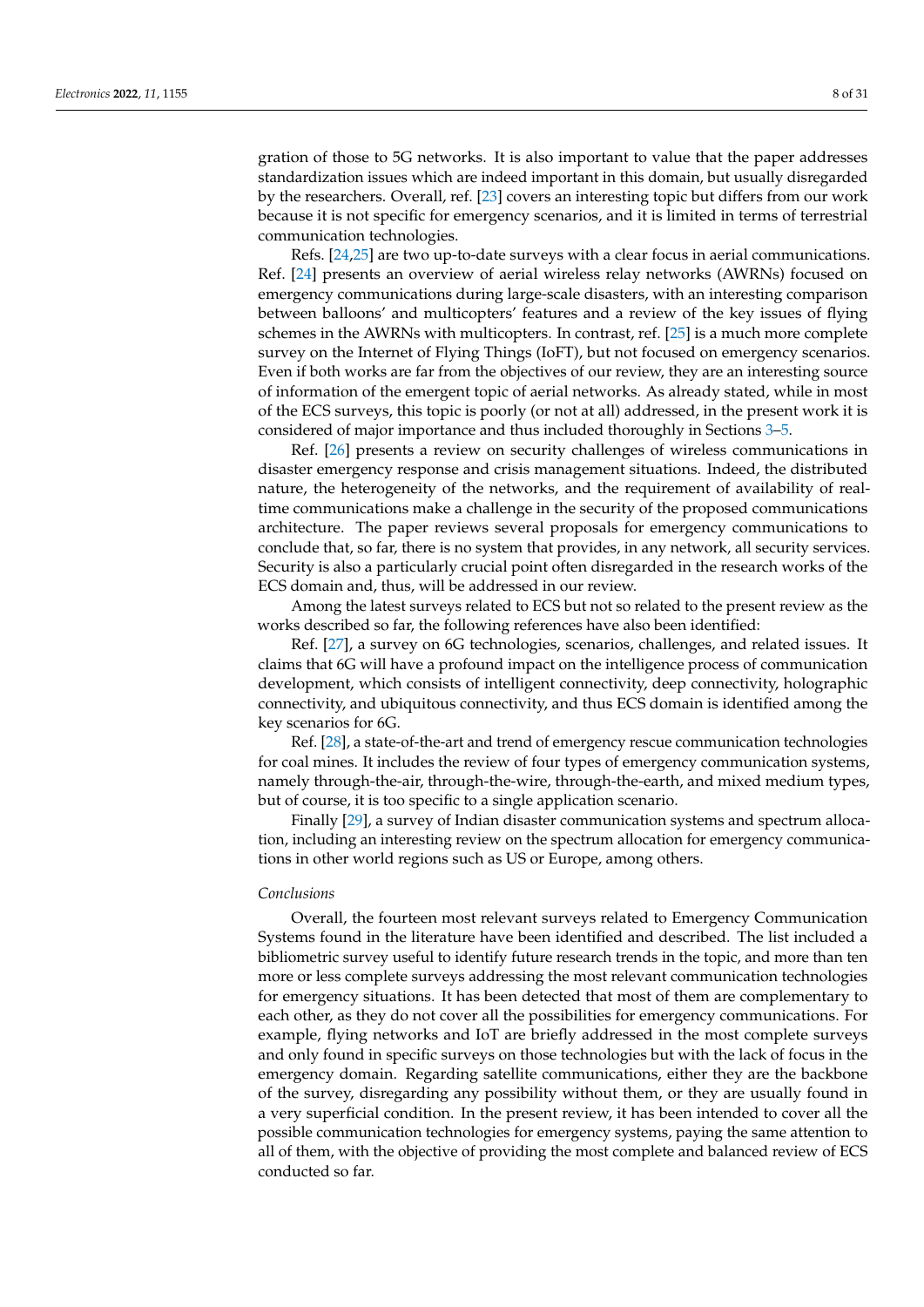In terms of networks for emergencies, several types of network classifications have been identified, which makes it difficult to compare the different surveys. For example, ref. [\[16\]](#page-28-13) classifies the types of networks based on the data to be transmitted while ref. [\[20\]](#page-28-17) classifies them based on the impact of the disaster, as congested, partial network, or isolated networks. The works mostly focused in the integration of these technologies, and thus, are more aligned with the point of view of the present paper, usually distinguishing between ground, air, and satellite networks, but this classification is considered too simplistic and not suitable for addressing the interoperability of such a ubiquitous and complex scenario. In this paper, the classification of types of ECS is performed based on the "communication functionality" (Coordination, Short Range, Warnings), as described in Section [2.](#page-1-0)

In line with the heterogeneity of types of networks, a critical heterogeneity in terms of addressed ECS requirements has been detected. While the surveys mostly focussed on identifying the requirements (sometimes also referred to as challenges or objectives in the literature) agree on the list presented in Section [2,](#page-1-0) most of the surveys intentionally limit their scope to only some of them, making their surveys less accurate. Robustness and reliability are the most extended requirements among the identified surveys, but only two works, refs. [\[16,](#page-28-13)[19\]](#page-28-16), identified multimedia services support as a requirement, as is considered in the present review.

In contrast, Table [2](#page-9-0) summarizes the ECS requirements addressed by the eleven most relevant surveys that have been reviewed in this section. Furthermore, in our systematic review of the ECS technologies (Section [4\)](#page-10-0), not only the requirements targeted by each work are identified, but also the corresponding OSI level being addressed is extracted to have an even better picture of all the possible integrations in such a complex scenario and to identify all the still existing open issues in terms of interoperability.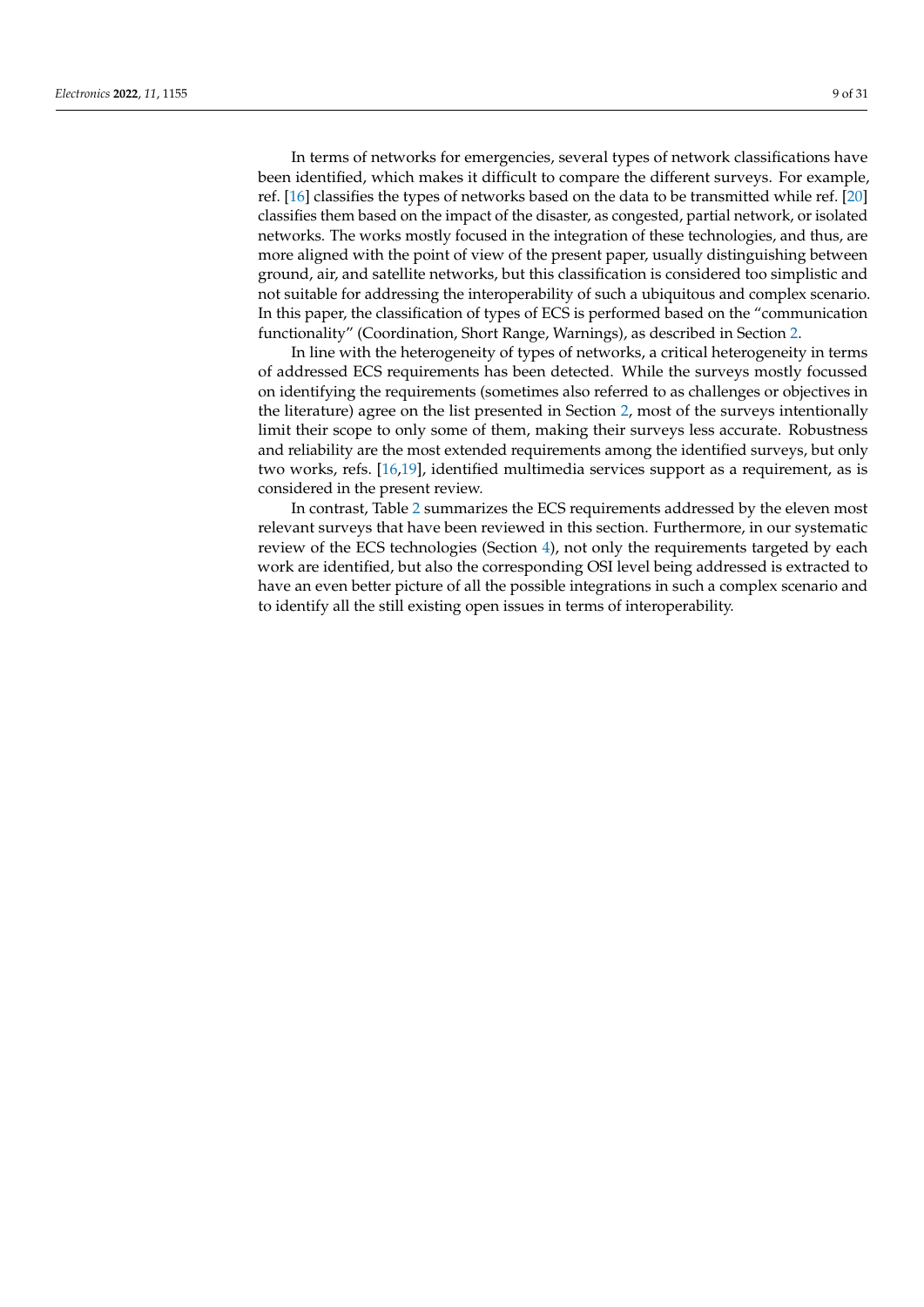<span id="page-9-0"></span>

| Survey | <b>Rapid Deploy</b>                           | Interoperability               | Robust and<br>Reliable                                           | Scalability                                                      | Mobility                                                        | Voice, Data, and<br>Multimedia<br>Support         | Security                                                         | Cost                                  | Others                                                                       |
|--------|-----------------------------------------------|--------------------------------|------------------------------------------------------------------|------------------------------------------------------------------|-----------------------------------------------------------------|---------------------------------------------------|------------------------------------------------------------------|---------------------------------------|------------------------------------------------------------------------------|
| $[16]$ | Through a<br>complete list of<br>existing ECS | Identified as<br>a challenge   | Identified as<br>a challenge                                     | Identified as<br>a challenge                                     | Complete list of<br>existing ECS                                | OoS identified as<br>a challenge                  | Identified as<br>a challenge                                     | Complete list of<br>existing ECS      | Coverage,<br>documentation,<br>available equipment                           |
| $[17]$ | N <sub>o</sub>                                | N <sub>o</sub>                 | Identified as<br>a requirement                                   | N <sub>o</sub>                                                   | No                                                              | No                                                | N <sub>o</sub>                                                   | No                                    | $\overline{\phantom{a}}$                                                     |
| $[19]$ | Identified<br>as specification                | Identified<br>as specification | Identified<br>as specification                                   | Identified<br>as specification                                   | Identified<br>as specification                                  | Identified<br>as specification                    | Identified<br>as specification                                   | Identified<br>as specification        | Automation, energy<br>efficiency, localization,<br>popularity, coverage      |
| $[18]$ | No                                            | N <sub>o</sub>                 | Through<br>technologies for<br>Always-On-<br>Networks            | Identified as<br>a requirement                                   | MRUs and Mobile<br>Ad-hoc net-<br>work mentioned                | Fast data access<br>identified<br>as requirement  | No                                                               | No                                    | Automatic network<br>configurations,<br>autonomous<br>power supply           |
| $[20]$ | For few<br>technologies                       | Mentioned                      | Through QoR<br>analysis of three<br>network scenarios            | For<br>one technology                                            | Mentioned                                                       | For congested and<br>partial<br>network scenarios | For<br>one technology                                            | For all<br>the technologies           | Coverage, throughput,<br>delay energy<br>consumption for<br>few technologies |
| $[21]$ | Described for all<br>the technologies         | Identified as<br>a challenge   | Mentioned                                                        | Described for all<br>the technologies                            | Described for all<br>the technologies                           | Mentioned                                         | Identified as a<br>challenge                                     | Described for all<br>the technologies | Base station coverage,<br>cell radius, propagation<br>delay, tx. power req.  |
| $[22]$ | For few<br>technologies                       | Mentioned                      | Yes                                                              | Mentioned                                                        | Throughout a<br>complete<br>classification of<br>existing works | For satellite<br>communications                   | Identified as a<br>challenge and<br>future work                  | Mentioned for few<br>technologies     | Throughput, coverage,<br>data rates, delay for<br>few technologies           |
| $[23]$ | Mentioned                                     | Mentioned                      | Mentioned                                                        | Mentioned                                                        | Mentioned                                                       | Mentioned                                         | Integrated<br>network security                                   | No                                    |                                                                              |
| $[24]$ | N <sub>o</sub>                                | N <sub>o</sub>                 | No                                                               | No                                                               | Balloon vs.<br>multicopter                                      | No                                                | N <sub>o</sub>                                                   | No                                    | Power supply,<br>flight duration                                             |
| $[25]$ | Mentioned                                     | N <sub>o</sub>                 | For some types of<br>networks and a<br>complete list<br>of works | For some types of<br>networks and a<br>complete list<br>of works | For some types<br>of networks                                   | No                                                | For some types<br>of networks and a<br>complete list<br>of works | For few types of<br>(aerial) networks |                                                                              |
| $[26]$ | No                                            | N <sub>o</sub>                 | No                                                               | N <sub>o</sub>                                                   | N <sub>o</sub>                                                  | No                                                | Through a<br>complete list<br>of works                           | No                                    |                                                                              |

# **Table 2.** ECS requirements addressed by the literature.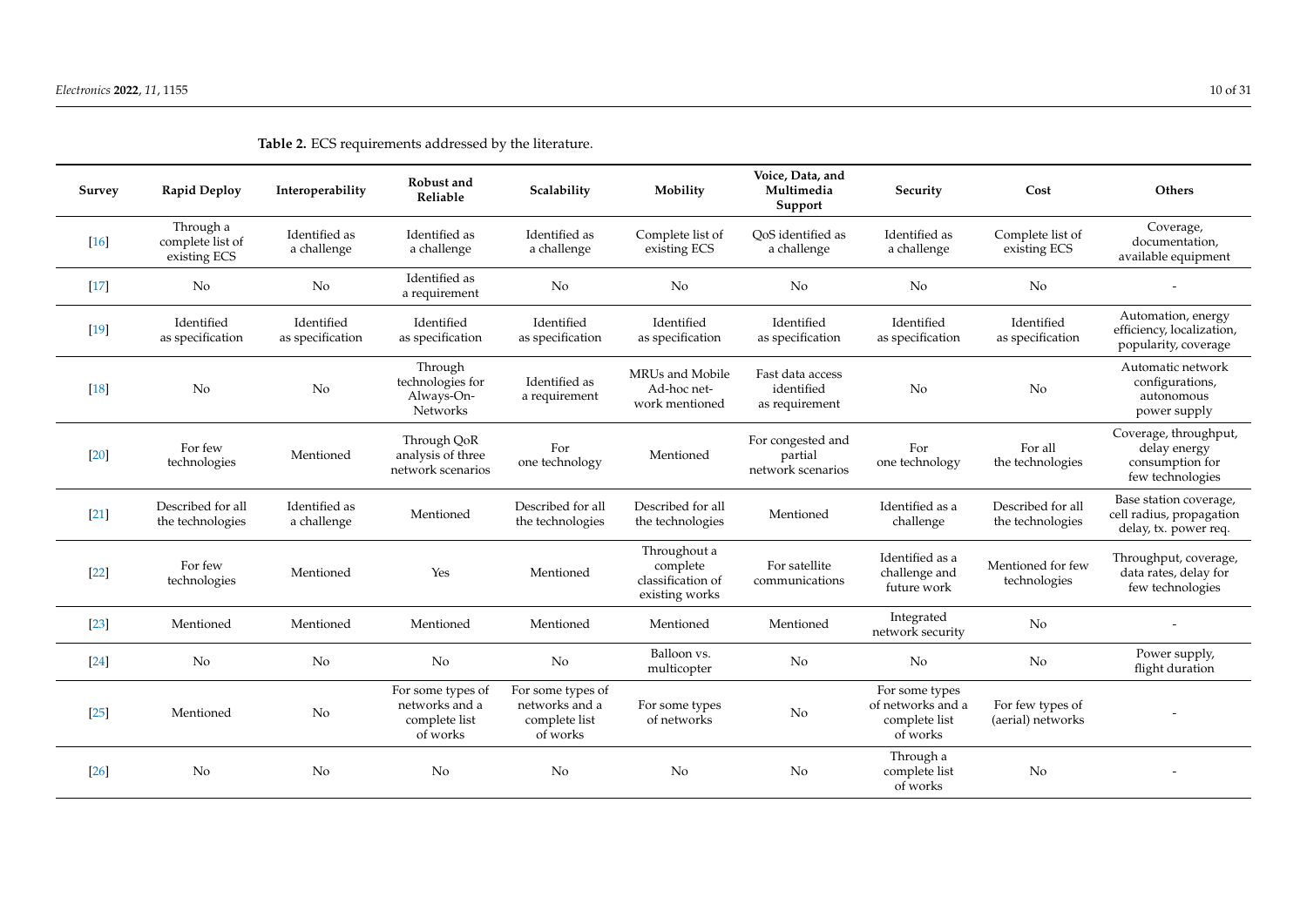# <span id="page-10-0"></span>4. Emergency Communications Technologies—A Systematic Literature Review

Although some technologies have already been mentioned in the previous desk research, in this section, a complete systematic review of Emergency Communications technologies is presented. First, the methodology following the PRISMA guidelines is described, then the main works are presented and their technologies discussed, and, finally, some identified open issues conclude the section.

#### *4.1. Methodology*  $T$  research conforms the PRISMA guidelines. The PRISMA  $g$

This research conforms the PRISMA guidelines. The PRISMA 2020 statement, based on the corresponding checklist and flow diagram, has been used in conjunction with the PRISMA 2020 Explanation and Elaboration Document [\[30\]](#page-29-0).

The main phases of this methodology include: first, the identification of the articles to be included in the review, then the screening of these articles for a first high-level refinement of the list, and then, the eligibility phase includes the full text analysis of the articles to refine more accurately the list of articles of the review. Finally, a complete description of the articles included in this review is presented.<br>The complete flow diagram of the PRISMA guidelines (following the PRISMA guidelines) can be a set of the complete

The complete flow diagram of this process (following the PRISMA guidelines) can be seen in Figure [1.](#page-10-1)

<span id="page-10-1"></span>

**Figure 1.** System review flow chart. **Figure 1.** System review flow chart.

# 4.1.1. Identification

To identify the articles for inclusion in the review, a search was conducted in March 2021 (and updated until July 2021) in two databases indexing peer-reviewed articles: Scopus and Web of Science. These are considered among the principal databases for a systematic review [\[31\]](#page-29-1). The scope was defined as "the latest technological contributions in the deployment of Emergency Communications during a disaster". For query keywords and results, see Table [3.](#page-11-0) It is worth noting that there is an almost unlimited number of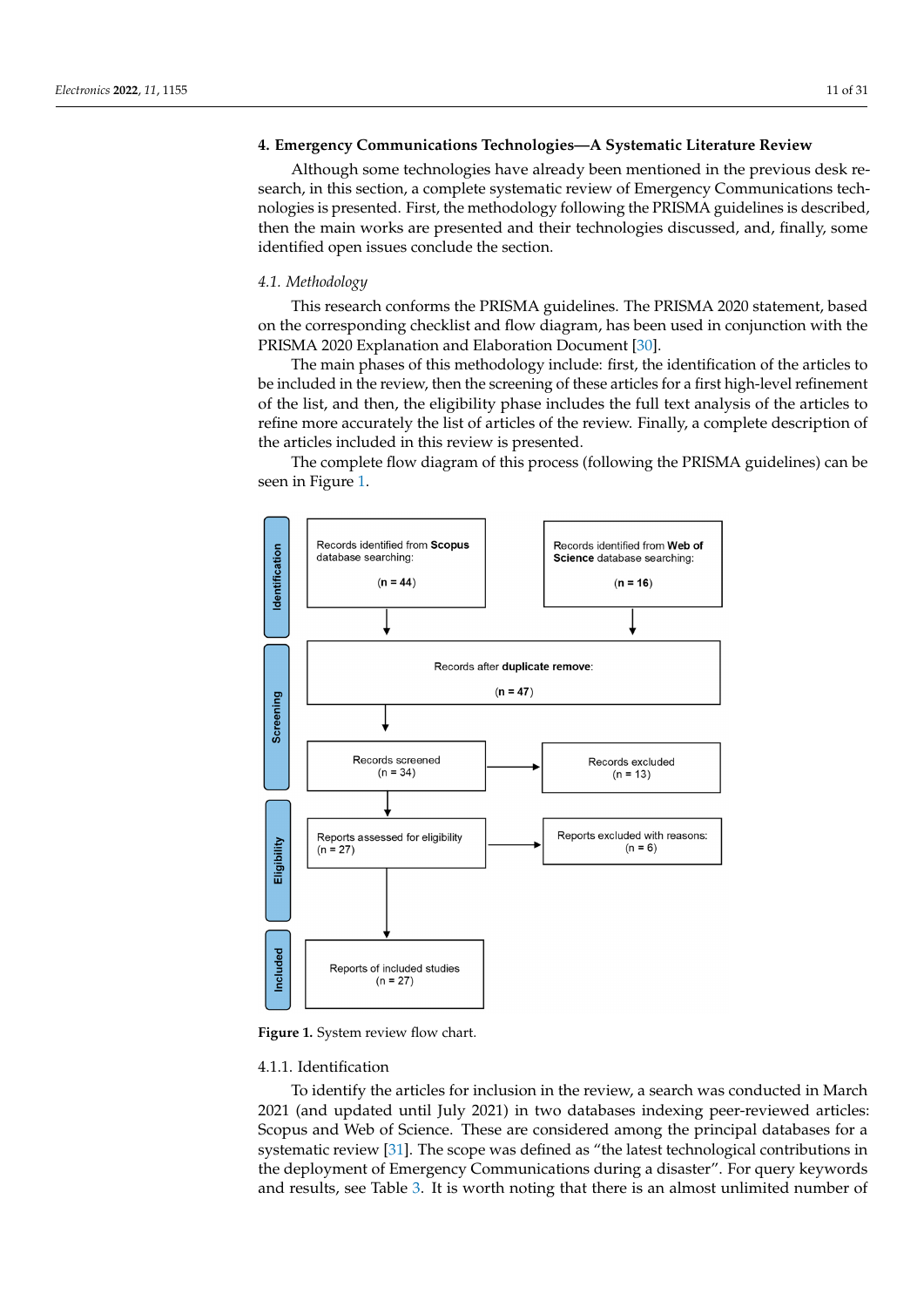technologies that could fall within the topic "emergency communications system" that have been used throughout history. Therefore, in order to limit the number of results to a feasible amount, capture the most recent contributions, maintain relevance, and keep the scope as open as possible, the searches have been filtered to Open Access (OA) papers. The increasing amount of OA papers in recent years [\[32\]](#page-29-2) makes this filter suitable in our case and enhances the replicability of this study.

| <b>Database</b> | Query                                                                                                                                                                                 | <b>Results</b> |
|-----------------|---------------------------------------------------------------------------------------------------------------------------------------------------------------------------------------|----------------|
| Scopus          | TITLE-ABS-KEY ("emergency<br>communications" AND disaster) AND<br>(LIMIT-TO (OA, "all")) AND (LIMIT-TO<br>(PUBYEAR, 2021) OR LIMIT-TO (PUBYEAR,<br>2020) OR LIMIT-TO (PUBYEAR, 2019)) | 44             |
| Web of Science  | TOPIC: ("emergency communications"<br>disaster) Refined by: OPEN ACCESS<br>Period of time: 2019–2021. Database: WOS.                                                                  | 16             |

<span id="page-11-0"></span>**Table 3.** Identification queries and results per database.

#### 4.1.2. Screening

After removing duplicates, 47 articles were screened by reading their titles and abstracts. The screening criteria were:

- 1. only articles addressing the technological deployment of ECS;
- 2. only articles about the communication systems during the emergency (no prevention and neither post-emergency recovery);
- 3. only articles reporting ECS technologies from the last five years (2017–2021).

During the screening process, 13 articles were discarded, leaving 34 articles for the eligibility phase. Out of these 13 excluded articles, 2 articles referred to ECS from 2009 to 2013, 10 articles did not include any technologic contribution but focused on the social aspects of the communications during emergencies, and 1 article did not refer to the deployment of an ECS during the emergency but focused on the post-disaster communication network recovering.

#### 4.1.3. Eligibility

During the eligibility phase, the 34 articles were distributed among the authors for a full text analysis. The eligibility criteria were as follows:

- 1. only articles including a technological contribution to the deployment of ECS;
- 2. only articles about the communication systems during the emergency (no prevention and neither post-emergency recovery).

In this stage, 6 articles were excluded as ineligible and 27 articles were deemed eligible for inclusion and data extraction.

Out of these six excluded articles, three did not include any technological contribution, and three did not refer to an ECS deployment but to the recovery of the original communication network in the post-emergency phase.

# 4.1.4. Included

Finally, the eligible articles were processed to extract the information regarding the technologies being used, the technologic contributions being addressed, and the type of evaluations supporting those contributions. Table [4](#page-14-0) presents the 27 articles with the corresponding data extraction.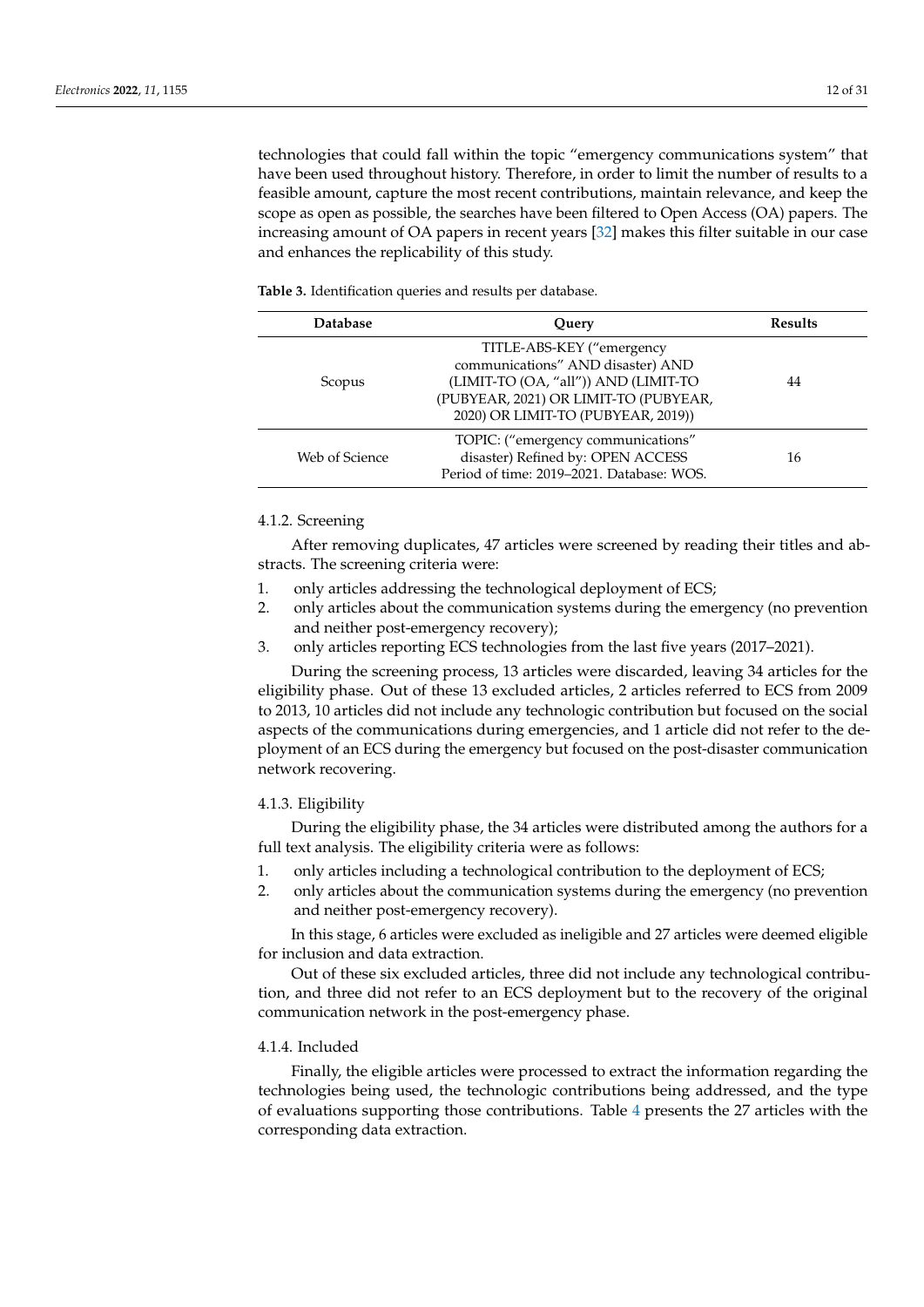| Ref.   | <b>Title</b>                                                                                                                               | Comm. Technologies                                                                                                          | Contribution                                                                                                                          | Evaluation |
|--------|--------------------------------------------------------------------------------------------------------------------------------------------|-----------------------------------------------------------------------------------------------------------------------------|---------------------------------------------------------------------------------------------------------------------------------------|------------|
| $[24]$ | An overview of aerial wireless relay networks for<br>emergency communications during large-scale disasters                                 | AWRN with multicopter UAVs                                                                                                  | Delay, flight schemes, Coverage                                                                                                       | Simulation |
| $[33]$ | Application Research of Tethered UAV Platform in Marine<br><b>Emergency Communication Network</b>                                          | AWRN with tethered UAVs, Optical fibre<br>(drone-ship), Mesh equipment, 4G-LTE,<br>Automatic Identification System receiver | Data transmission stability and reliability                                                                                           | Field test |
| $[34]$ | Research on Multi-UAV Networks in Disaster<br><b>Emergency Communication</b>                                                               | SDN-based UAV network                                                                                                       | Flight scheme, routing protocols<br>(Network lifetime, and node switching<br>time), Energy Consumption                                | Simulation |
| $[35]$ | Fuzzy-logic-based data-differentiated service supported<br>routing protocol for emergency communication networks in<br>underground mines   | Hybrid wireless mesh networks                                                                                               | Routing protocol (delay, delivery ratio)                                                                                              | Simulation |
| $[36]$ | An Efficient Energy Harvesting and Optimal Clustering<br>Technique for Sustainable Post-Disaster Emergency<br><b>Communication Systems</b> | UAV-supported wireless networks (D2D<br>communications), SWIP technology                                                    | Energy consumption, network coverage,<br>network reliability                                                                          | Simulation |
| $[37]$ | UAV-Enabled SWIPT in IoT Networks for<br><b>Emergency Communications</b>                                                                   | UAV-enabled SWIP technology, IoT                                                                                            | Energy efficiency, network coverage                                                                                                   | Simulation |
| $[38]$ | NOMA-based UAV-aided networks for<br>emergency communications                                                                              | NOMA-based UAV-aided wireless<br>network, IoT                                                                               | High spectrum efficiency,<br>massive connections                                                                                      | Simulation |
| $[39]$ | Performance optimization of tethered balloon technology for<br>public safety and emergency communications                                  | Tethered balloon, WiMax                                                                                                     | Delay, throughput, traffic in both<br>directions, SNR                                                                                 | Field test |
| $[40]$ | Metaheuristic-based optimal 3D positioning of UAVs<br>forming aerial mesh network to provide emergency<br>communication services           | Aerial wireless mesh networks                                                                                               | UAVs positioning (Coverage, QoS,<br>Energy consumption, equal load<br>distribution among UAVs, fault<br>tolerance (network lifetime)) | Simulation |
| $[41]$ | Energy minimization UAV trajectory design for<br>delay-tolerant emergency communication                                                    | UAV transporting data from and to<br>truck-mounted BSs, Delay<br><b>Tolerant Networks</b>                                   | Trajectory algorithm for energy efficiency                                                                                            | Simulation |
| $[42]$ | Development of IEEE 802.11 compliant antenna with WLAN<br>mobile multimedia messaging application for emergency<br>communication purposes  | IEEE 802.11 compliant antenna with<br>WLAN mobile multimedia application                                                    | Functionality, Reliability, Usability,<br>Portability, Efficiency, Maintainability                                                    | Field test |

|  |  |  |  | <b>Table 4.</b> Data extraction of the references included in the systematic review. |
|--|--|--|--|--------------------------------------------------------------------------------------|
|  |  |  |  |                                                                                      |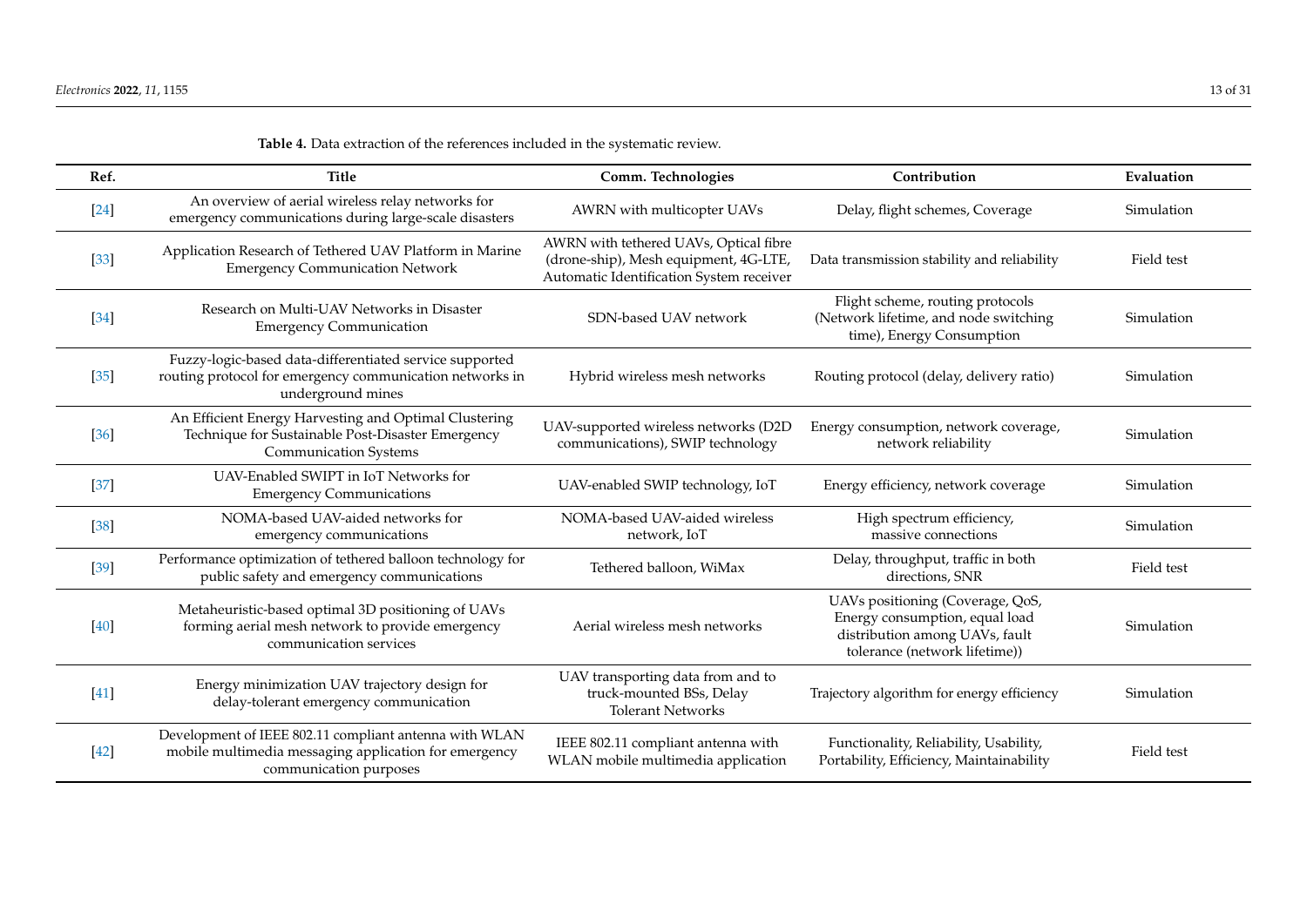| <b>Table 4.</b> Cont. |
|-----------------------|
|-----------------------|

| Ref.   | <b>Title</b>                                                                                                      | Comm. Technologies                                                                                | Contribution                                                                                | Evaluation               |
|--------|-------------------------------------------------------------------------------------------------------------------|---------------------------------------------------------------------------------------------------|---------------------------------------------------------------------------------------------|--------------------------|
| $[43]$ | The effect of region-based message selective delivery<br>strategy on post-disaster emergency network              | Delay Tolerant Networks + UAVs                                                                    | Routing protocol (Transmission delay,<br>data delivery rate, overhead ratio)                | Simulation               |
| $[44]$ | Trajectory planning in UAV emergency networks with<br>potential underlaying D2D communication based<br>on K-means | $UAVs + D2D$ communications                                                                       | UAV trajectory planning<br>(communication performance,<br>energy consumption)               | Simulation               |
| $[45]$ | A Smartphone-based Network Architecture for<br>Post-Disaster Operations Using Wi-Fi Tethering                     | Ad-hoc networks, Wi-Fi tethering                                                                  | Performance (power consumption)                                                             | Prototype and simulation |
| $[46]$ | Combating Hard or Soft Disasters with Privacy-Preserving<br>Federated Mobile Buses-And-Drones based Networks      | 5G UAVs-assisted mobile edge<br>communications, networking,<br>privacy-preserving FML             | Privacy preserving,<br>federated computation                                                | Architecture proposal    |
| $[47]$ | Design and deployment of UAV-aided post-disaster<br>emergency network                                             | WiFi network on Drones                                                                            | UDP/TCP throughput, hop<br>distance, bitrate                                                | Field test               |
| $[48]$ | UAV-empowered disaster-resilient edge architecture for<br>delay-sensitive communication                           | 3GPP standard, PS-LTE, UAV cloudlets,<br>SDN, edge computing                                      | System delay, energy consumption,<br>effect of increasing edge nodes                        | Simulation               |
| $[49]$ | Real-Time Delay Minimization for Data Processing in<br>Wirelessly Networked Disaster Areas                        | Fog computing, Movable BS,<br><b>Wireless Network</b>                                             | System delay                                                                                | Simulation               |
| [50]   | Drone base station positioning and power allocation using<br>reinforcement learning                               | Drone Small Cells, Reinforcement<br>Learning (3D positioning and<br>power allocation)             | Coverage (Position of drones)                                                               | Simulation               |
| $[51]$ | Resource allocation optimization of UAVs-enabled<br>air-ground collaborative emergency network in disaster area   | UAVs-enabled air-ground collaborative<br>emergency network, Aerial Mobile<br><b>Base Stations</b> | Optimization scheme (Bandwith<br>assignment, drone trajectory, drone<br>transmission power) | Simulation (emulation)   |
| $[52]$ | A space-interconnection algorithm for satellite constellation<br>based on spatial grid model                      | Satellite Constellation Network                                                                   | Grid model (trajectory, coverage),<br>visibility, network route planning                    | Simulation               |
| $[53]$ | Deployment of Drone-Based Small Cells for Public Safety<br>Communication System                                   | Drones Small Cells, Mobile                                                                        | Throughput, channel access delay                                                            | Simulation               |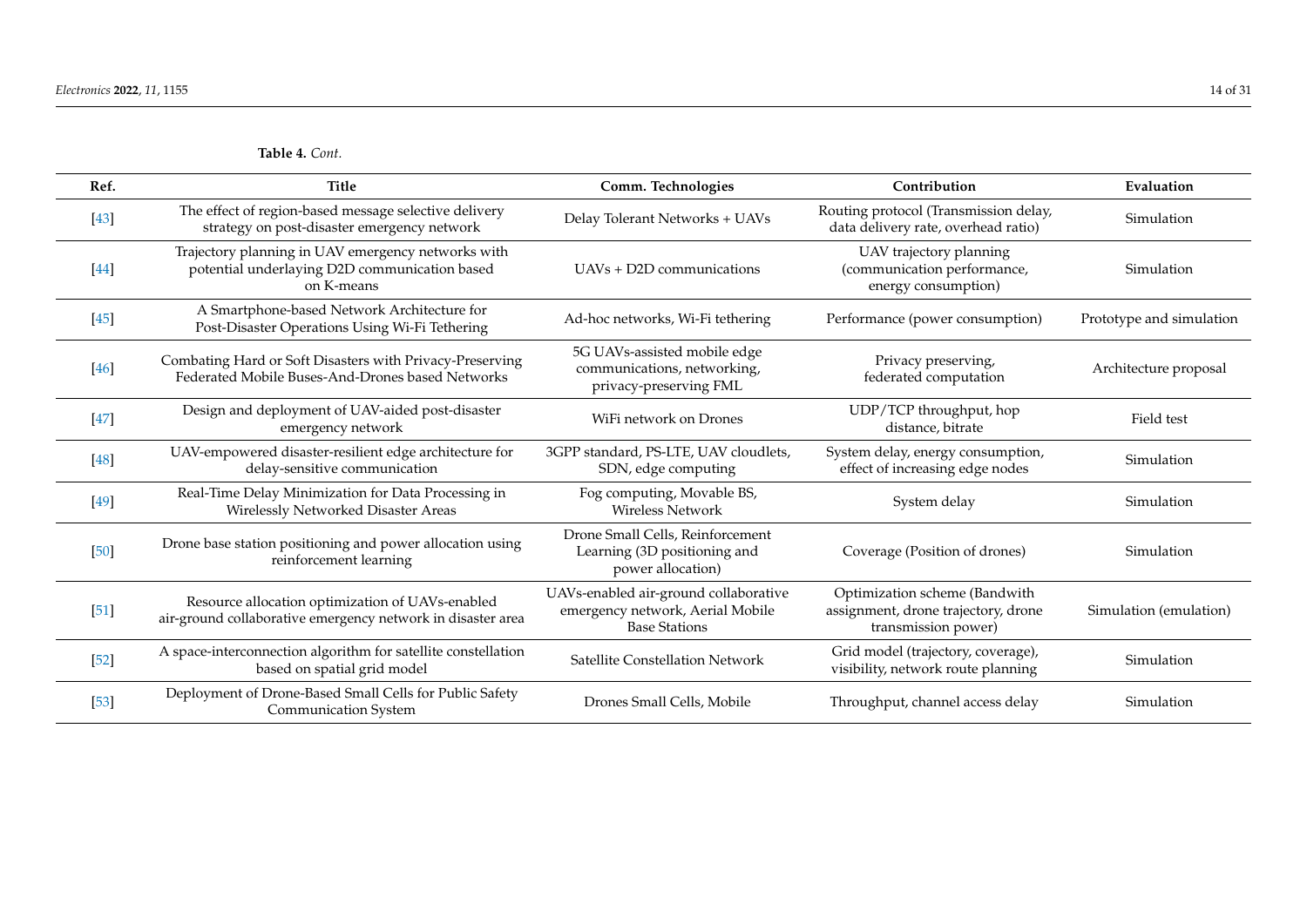**Table 4.** *Cont.*

<span id="page-14-0"></span>

| Ref.   | <b>Title</b>                                                                                                                               | Comm. Technologies                               | Contribution                                                                                                                                                                                                                   | Evaluation                      |
|--------|--------------------------------------------------------------------------------------------------------------------------------------------|--------------------------------------------------|--------------------------------------------------------------------------------------------------------------------------------------------------------------------------------------------------------------------------------|---------------------------------|
| $[54]$ | Named data networking-based disaster response support<br>system over edge computing infrastructure                                         | Name Data Networking,<br><b>Edge Computing</b>   | Role-based communication support, fast<br>mobility handover duration, quick<br>network convergence time in case of<br>node replacement, loss-free information<br>exchange between FR and the<br>management centre on the cloud | Proof-of-concept,<br>deployment |
| $[55]$ | Textile multiantenna technology and relaying architectures<br>for emergency networks                                                       | Relay network, LTE-A, MIMO<br>textile technology | Throughout, connectivity/coverage<br>(spectral efficiency)                                                                                                                                                                     | Simulation                      |
| $[56]$ | The coverage method of unmanned aerial vehicle mounted<br>base station sensor network based on relative distance                           | <b>UAV-BSs</b>                                   | Coverage                                                                                                                                                                                                                       | Simulation                      |
| $[57]$ | 3D Location and Resource Allocation Optimization for<br>UAV-Enabled Emergency Networks under Statistical<br>OoS Constraint                 | UAV-BSs, Satellite LEO                           | User's QoS constraint (UAVs, 3D)<br>location, power, bandwidth allocation)                                                                                                                                                     | Simulation                      |
| [58]   | Collaboration of drone and internet of public safety things<br>in smart cities: An overview of QoS and network<br>performance optimization | Drones MANET, IoT                                | Network efficiency and accuracy<br>(throughput, delay), probability of LoS                                                                                                                                                     | Simulation                      |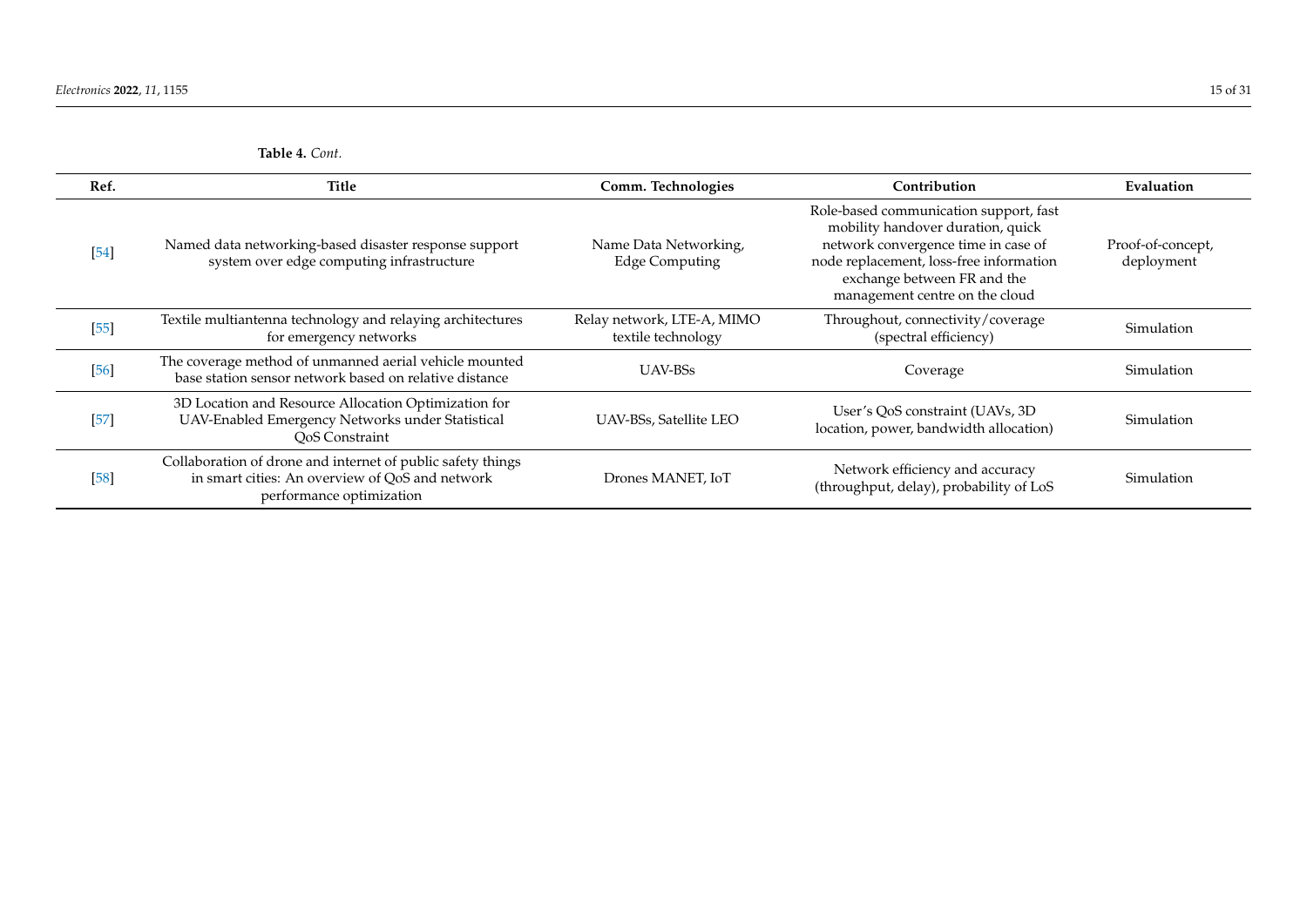#### *4.2. Results*

In total, 60 articles were first identified, of which 47 were left after eliminating duplicates, 34 were left after screening, and 27 were left after eligibility for the data extraction.

After the data processing of these 27 articles, several technologies have been identified, as well as the target contribution for each work. In this section, these technologies will be described and the corresponding technologic challenges addressed.

As introduced in Section [2](#page-1-0) on Emergency Communications Systems and in the desk research of Section [3,](#page-4-0) three types of communications (with very different requirements) existing in an Emergency Scenario will be distinguished.

First, there is a Short Range (SH) category including all the communications between the people/objects within the area of the emergency. This category includes, for example, the communication between survivors and FRs, which is crucial to alleviate post-disaster consequences and save lives.

Second, the CIRS category includes all the communications related to the coordination of the rescue, as, for example, the communication from the CIRS to the people/objects of the emergency area or even the communication between several CIRSs.

Finally, depending on the character of the emergency event, residents of the affected area can also be informed about the emergency by alerting, warning, and notification systems of the state. The Warning System (WS) category provides the required reliable performance of warning and notification systems for the population.

#### 4.2.1. Short Range Communications

Most of the research works identified in this systematic review are addressing this category. As stated previously, not only it is crucial for saving lives and alleviating post-disaster consequences, but these are the most affected communications within an emergency.

#### Aerial Wireless Networks

Within this category, Aerial Wireless Networks is the most researched topic, but, as it will be described herein, it is addressed from many different perspectives by the research community, as, indeed, the most suitable technology and the main issue to be solved will depend on the size of the stricken-area to be covered, the density and mobility of people/objects to be connected, the type and amount of data to be transmitted, and the available information regarding the location of all the network nodes, etc.

For example, in [\[24\]](#page-28-21), they focus on a large emergency area (4 km  $\times$  4 km) and, thus, use multicopters to construct a wireless relay network in the sky, which serves as a backbone network. Each multicopter operates as an access point and accommodates user nodes on the ground. Then, a packet that is generated by a source node is transmitted to a destination node through the AWRN. If a multicopter exists in the communication range of another multicopter, they can forward packets to each other. Otherwise, the packets are conveyed by the movement of the multicopters. In this scenario, it is not easy to supply many multicopters to cover the emergency area, and thus, the main challenge is how to reduce the significant delay time of packet transmission caused by multicopters' movement. Minimizing the delay time depends on how the multicopters move, which is referred to as flight schemes in the literature, and ref. [\[24\]](#page-28-21) (considering 16 multicopters) is a good reference for any researcher interested in this topic. Finally, it also includes a good comparison between balloon-based AWRNs and multicopters' UAVs and AWRNs.

On the other hand, in [\[44\]](#page-29-26), they consider an emergency communication network where a single UAV aims to achieve complete coverage of potential underlaying device-to-device (D2D) users. In their work, trajectory planning issues are grouped into clustering and supplementary phases for optimization, and thus, UAVs' energy consumption is reduced and the quality of D2D users' communication is improved. However, this work is not applicable if the ground terminals dynamically change their position.

Furthermore, in [\[41\]](#page-29-27), they explore the use of a single UAV, but to provide backhaul connectivity to truck-mounted Base Stations (BSs) that have been deployed within a dis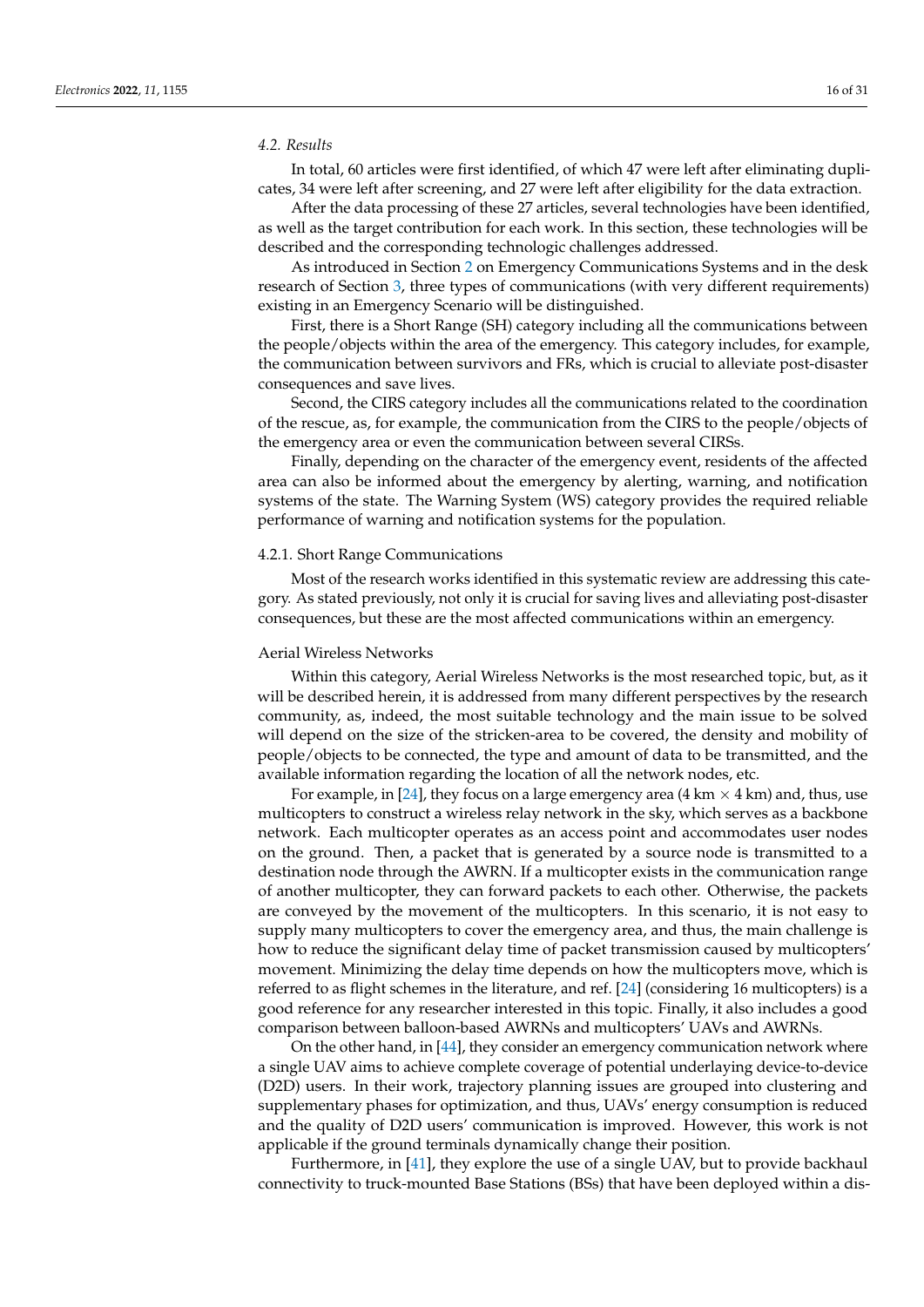aster zone to provide network coverage to users based on the principle of delay-tolerant communications. They propose a trajectory design that uses genetic algorithm to find the trajectory with the least energy requirement for the UAV to visit all the BSs and return to a central node that acts as a gateway to the core network.

Delay tolerant networks (DTNs) use the method of a "store-carry-forward" to transfer messages, which is suitable for the large transmission delay and intermittent link communication. In [\[43\]](#page-29-28), the DTNs based on a regional centre node and a UAV as ferry node are proposed to build the post-disaster emergency communication network. Further, a region-based message selective delivery routing policy is proposed for the emergency communication network. The received messages are classified according to their destination address at the regional centre node and the UAV ferry node. In this way, the data packets can be accurately delivered to the corresponding area, and redundant data packets will be reduced in the network, reducing delay.

Another important research goal of UAVs equipped with BS network coverage control is to maximize the network coverage under the condition of maintaining the service quality. In view of the low dynamic coverage ratio of UAVs equipped with base station network, ref. [\[56\]](#page-30-3) proposes a relative distance-based UAV equipped with base station deployment method. The UAV realizes on-demand coverage and maintains a stable network topology under the influence of three relative distances by sensing the uncovered area of the ground, the neighbouring UAVs, and the location of the coverage boundary or obstacles. Finally, ref. [\[57\]](#page-30-4) also considers a UAV-BS to serve a group of users in the downlink who have different statistical delay-bound QoS requirements in an emergency situation. They address the problem of maximizing the sum statistical-QoS-guaranteed throughput (effective capacity) of all users by jointly optimizing the UAV's 3D location, power, and bandwidth allocation under each user's statistical QoS requirement constraint.

Nevertheless, none of the previous studies have dealt with multiuser bandwidth assignment jointly with multiple UAVs' mobility and energy budget in air–ground collaborative networks, which are critically important for the cooperation between terrestrial base stations and UAVs. Driven by this concern, ref. [\[51\]](#page-29-29) focuses on the resource allocation optimization of UAV-enabled air–ground collaborative emergency networks, aiming at the maximization of signal rate of all users.

In [\[40\]](#page-29-30), the novelty of the authors' work is to optimally place available UAVs in 3D space to meet the objectives prominent during emergency situations. The objectives considered here are coverage, QoS, energy consumption, and two newly characterized objectives, i.e., equal load distribution over UAVs and fault tolerance for improving network connectivity and lifetime. In a similar line, ref. [\[50\]](#page-29-31) proposes a joint 3D positioning and power allocation algorithm based on Reinforcement Learning (RL), more specifically Q-learning. Assuming an area in which a catastrophe has occurred, destroying the previous wireless communication infrastructure, the aim is to deploy a flexible and efficient local area Emergency Communication Network based on Drone Small Cells (DSCs). The proposed solution determines the more appropriate position and transmit power of each DSC to minimize overall user outage, therefore improving the network performance. Ref. [\[53\]](#page-29-32) also presents a drones-based resilient communication infrastructure based on DSCs. The system not only addresses the ad-hoc on-demand formation of cells to re-establish communications but also optimizes the communication MAC layer based on priority and delay minimizations, with a clear focus on emergency communication needs.

From a completely distinct perspective, ref. [\[34\]](#page-29-33) proposes to integrate a Software Defined Network into disaster emergency UAVs networks to realize the flexible deployment and management of high dynamic disaster area networks. In this case, the main challenge is to increase network lifetime and reduce node switching time and power consumption. The work intends to start from reducing the signalling overhead between controllers to further save system resources and improve the lifetime of the emergency disaster rescue UAV network. In their method, a multi-controller cluster drone architecture is used to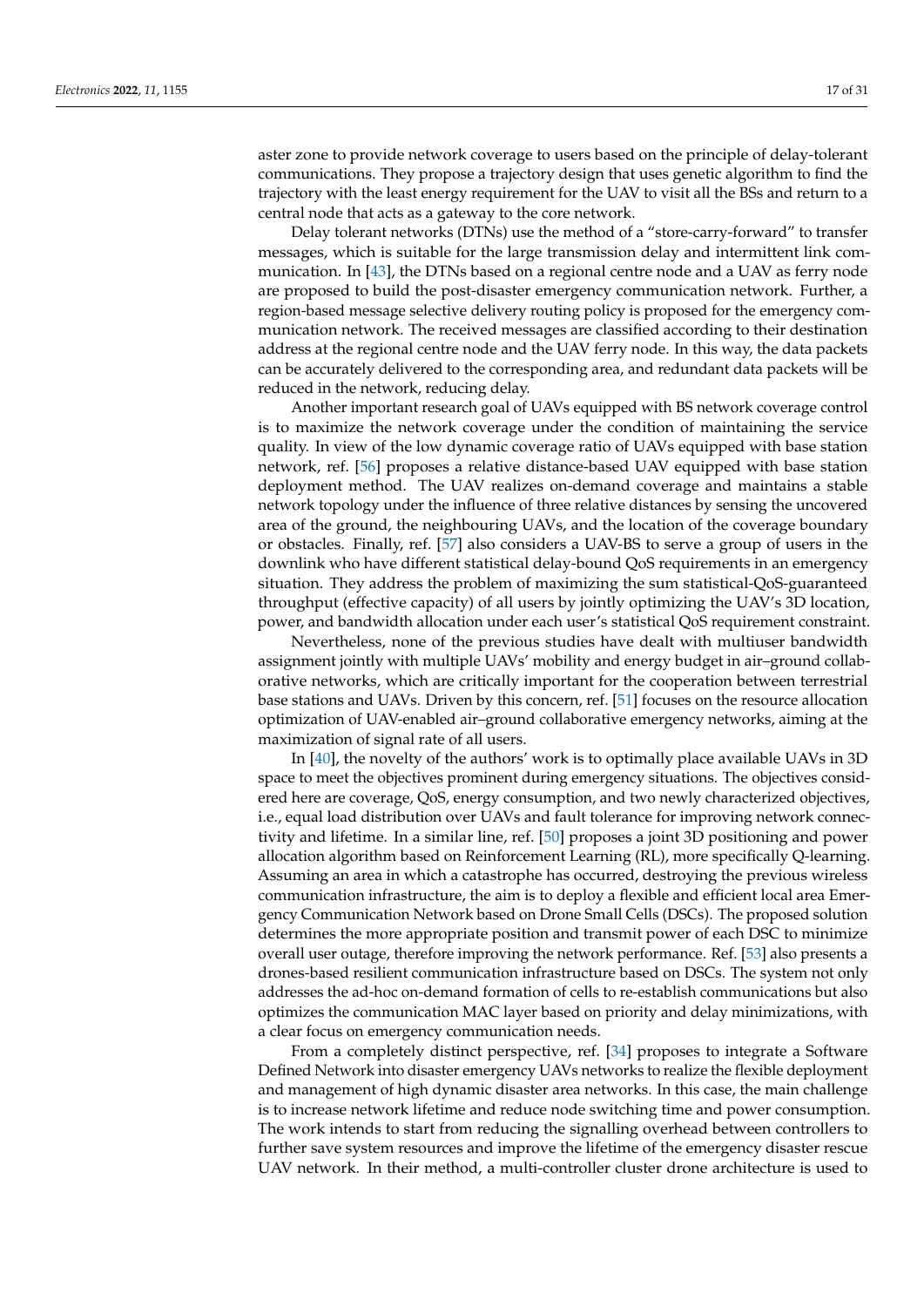create a backbone network with variable topology, which can provide long-term stable network coverage service in disaster emergency communication network construction.

#### Communication Technologies Integration

As can be seen up to now, a lot of works included in this systematic review focus on the deployment of Aerial Wireless Networks from several different perspectives. However, none of the papers presented until now include any integrated solution. Not surprisingly, in this short range category, there are also some works including Internet of Things (IoT) technologies. Indeed, the following highlighted works integrate Aerial Wireless Network technologies with IoT.

Ref. [\[58\]](#page-30-5), for example, studies the network performance of collaboration between the Internet of Public Safety Things (IoPST) and drones, as this collaboration can support public safety requirements such as real-time analytics, real-time monitoring, and enhanced decision-making to help smart cities meet their public safety requirements. The contribution of this work lies in improving the level of public safety in smart cities through collaborating between smart wearable devices and drone technology. Thus, the collaboration between drones and IoPST devices establishes a public safety network that shows satisfying results in terms of enhancing efficiency and information accuracy.

More in line with the previous references, in [\[38\]](#page-29-34), an emergency communications framework of NOMA-based UAV-aided networks is established. The addressed disaster scenarios are divided into three broad categories, referred to as emergency areas, wide areas, and dense areas. First, a UAV-enabled uplink NOMA system is presented to gather information from IoT devices in emergency areas (with a DQL-based path planning algorithm to identify the priority devices). Then, a joint UAV deployment and resource allocation scheme for a multi-UAV enabled NOMA system is developed to extend the UAV coverage for IoT devices in wide areas. Furthermore, a UAV equipped with an antenna array has been considered to provide wireless service for multiple devices that are densely distributed in disaster areas. Simulation results are provided to validate the effectiveness of the above three schemes.

A couple of even more relevant works, from our point of view, also integrate SWIPT technology in the integration of Aerial Wireless Networks and IoT. Ref. [\[37\]](#page-29-35) establishes an emergency communications framework of UAV-enabled SWIPT for IoT networks. First, the trajectory optimization and beam pattern design have been investigated to deliver energy for IoT devices in densely distributed areas. Then, a trajectory planning and resource scheduling scheme has been established to provide wide-area wireless services for users. Furthermore, a dynamic path planning scheme with an intelligent prediction mechanism is established to improve the EE of the system. In line with this last point, in [\[36\]](#page-29-36), an efficient UAV-assisted emergency communication with clustering techniques was adopted in which an optimal cluster head was introduced and utilized to harvest energy for stable networks that enhanced the network coverage and reliability.

Finally, in [\[33\]](#page-29-37), a wireless emergency communication relay system based on a single tethered UAV is presented. From the perspective of practical application in a maritime emergency, the characteristics and network coverage of the emergency communication system are analysed. The tethered UAV is equipped with various communication loads such as a MESH self-networking relay station, 4G-LTE (long term evolution fourth generation mobile communication) base station including NB-IOT narrowband Internet of Things function, AIS (Automatic Identification System), and so on. When the communication support ship enters the scene of maritime emergencies, the tethered UAV platform lifts off, stays for a long time, and realizes the relay communication service of various carriers within a radius of tens of kilometres through its various communication payloads, which provides key communication support for the Marine emergency communication network. Indeed, ref. [\[33\]](#page-29-37) is a relevant reference, not only because a real pilot is presented (while, in most of the other references, only simulations take place), but also because it considers the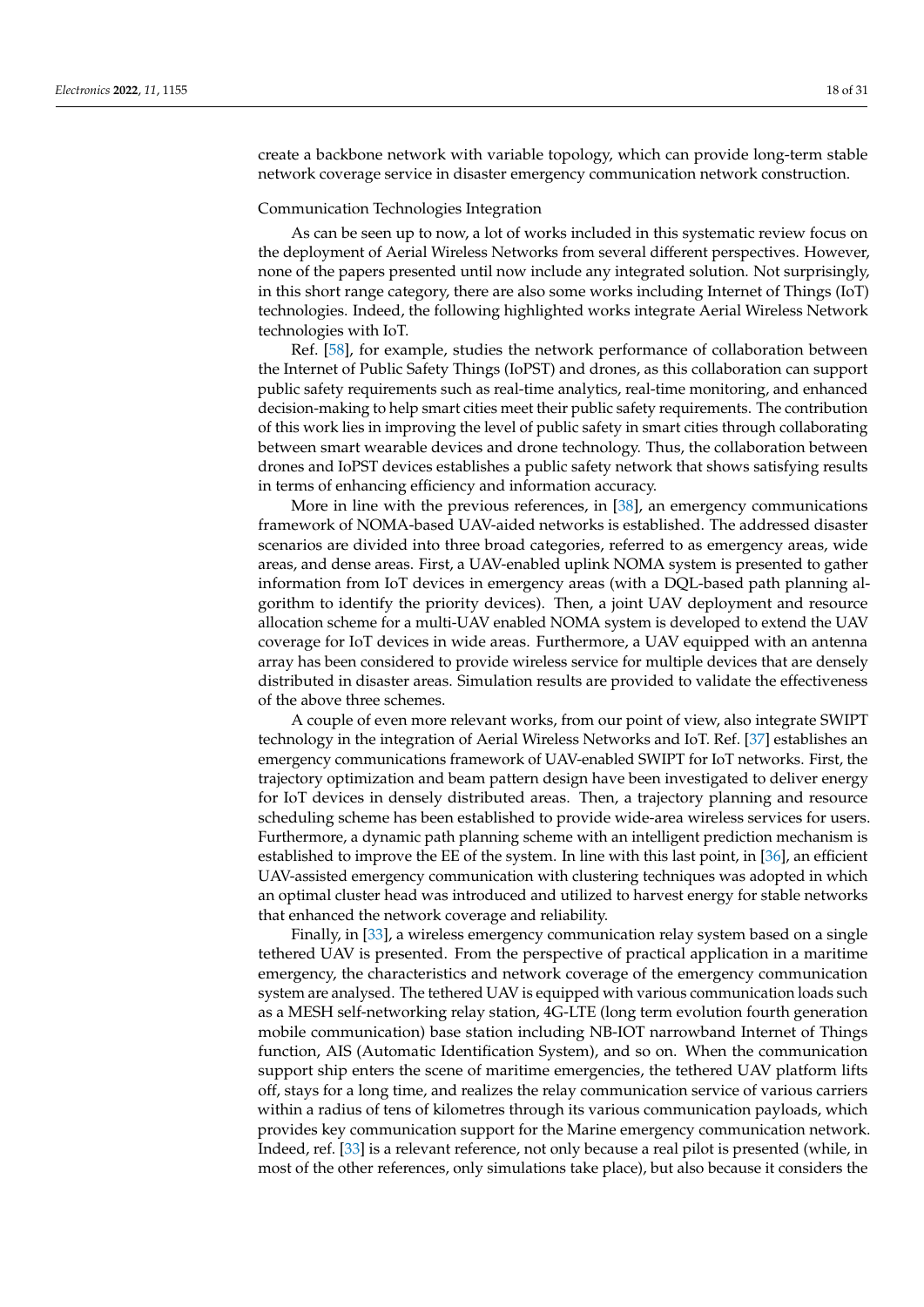integration of many communication technologies (including the existing ones in maritime emergency scenarios, such as AIS).

Although most of the works described so far focus on the performance optimization, other identified requirements such as security, standards, or computation capabilities, among others, are also addressed in the literature.

The third-generation partnership project long-term evolution (GPP-LTE) broadband standard, for example, is a key enabler for the emergency communication services in public safety (PS) situations. In [\[48\]](#page-29-38), the authors reviewed the communication services enabler in PS-LTE. The 3GPP status of various PS-LTE related services such as proximity services, emergency calls, IOPS, public warning system, and mission critical services are presented. They propose a three-layered Disaster Resilient (DR)-PS-LTE architecture that can meet the strict latency requirements by processing essential functions at the edge and can also be centrally managed using SDN functionality and using UAVs cloudlet for distributed processing. Simulation results show that the proposed DR-PSLTE architecture achieved 20 percent less delay and has low energy consumption as compared to conventional centralized computing.

In the same line of distributed computing, ref. [\[49\]](#page-29-39) presents a detailed mathematical model to represent data processing and transmission in an emergency communication fog network, an NP-hard proof for the problem of optimizing the overall delay, and a novel algorithm to minimize the overall delay for wirelessly networked disaster areas (WNDA) that can be run in real-time. They evaluate the systems across various transmission speeds, processing speeds, and network sizes and tested the calculation time, accuracy, and percent error of the systems. Through evaluation, they found that the proposed disaster area adaptive delay minimization (DAADM) algorithm showed to have a reduced overall delay over various network sizes when compared to some conventional solutions. The DAADM had one major advantage over the Genetic Algorithms (GAs), and that was the processing time, which allows the DAADM to be implemented in a real-time system, where a GA solution would take far too much time.

Ref. [\[46\]](#page-29-40) envisions a privacy-preserving federated learning enabled buses-and-drones based mobile edge infrastructure (ppFL-AidLife) for disaster or pandemic emergency communications. The ppFL-AidLife system aims at a rapidly deployable resilient network capable of supporting flexible, privacy-preserving, and low-latency communications to serve large-scale disaster situations by utilizing the existing public transport networks, associated with drones to maximally extend their radio coverage to those hard-to-reach disasters or should-not-close-contact pandemic zones.

Finally, in [\[57\]](#page-30-4), all the three categories—SH, CIRS, and WS—are addressed. A UAVassisted emergency Wi-Fi network is proposed to expedite the rescue operations by guiding the survivors to the nearest rescue camp location. Here, the Raspberry PI (RPI) development board, mounted on UAV, is considered to form a Wi-Fi chain network over the disaster region. The designed UAV network can do on-site surveillance and transmit the data to the relief centre for better rescue planning and to alert a survivor about the emergency network by designing a captive portal. Furthermore, to extend the Wi-Fi network, an Android-based application is developed by which each smartphone acts as a relay for its neighbour. Three types of field experiments are carried out to evaluate the performance of the designed prototype. It is found from the field results that the Wi-Fi access point mode and user datagram protocol are more suitable for network design as compared to ad-hoc mode and transmission control protocol, respectively. It is also observed from the experiment that the maximum hop distance for the prototype is 280 m and 290 m for a Wi-Fi configuration following IEEE 802.11n and IEEE 802.11ac protocol, respectively.

#### Space Communication Technologies

Even if Aerial Wireless Networks could be complementary to any other communication technology, there are, of course, still many research works completely focused on other emergency communications.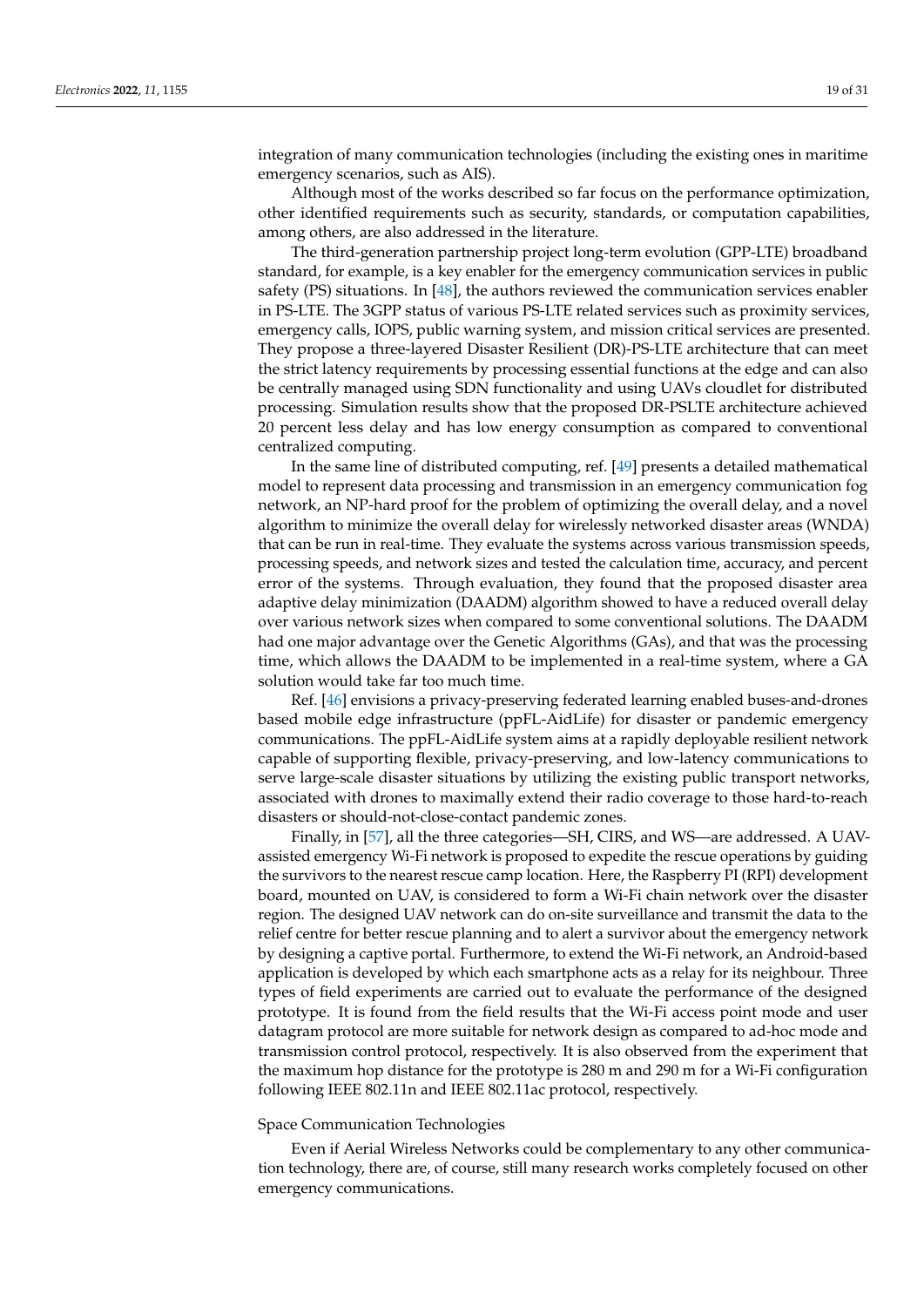For example, space communications are indeed an important focus of research. Ref. [\[39\]](#page-29-41) describes the performance of tethered balloon technology as one of the space technologies for public and emergency communications. It focuses on the analysis of the optimal performance of proposed technology for delivering services to rescue and relief teams in emergency situations. The results show that rescue and relief teams are given high priority for performing their duty effectively and efficiently, and their ability to evaluate the performance of the proposed technology, delay, throughput, traffic in both directions, and SNR is considered in testing network performance.

Satellite communications are also essential when all the other communications systems are unavailable. An interesting research work on the application and development of a grid of inter-satellite connections and calculation algorithms is proposed in [\[52\]](#page-29-42). The main objective is to contribute to the construction of a location-based integrated network communication between satellites and earth, as well as the realization of more efficient space-based information intelligent services. However, since this is the first study on application of the grid system to the interconnection algorithm of low-orbit satellite constellations, there are still many issues worthy of in-depth study.

#### Prioritization and Categorization in ECS

Another interesting line of research, not so much linked to the communication technology performance but to the need of defining priorities and or categories on the transmissions in emergency situations, is prioritization and categorization in ECS. The following works address this issue from completely different approaches.

To satisfy different data transmission requirements and solve the post-disaster problems, ref. [\[35\]](#page-29-43) proposes a solution for the routing decision problem with multiple QoS constraints based on the Fuzzy Decision Theory (FDT) and the proposed fuzzy-logic-based data-differentiated service supported routing protocol (FDDSP). In this article, the data types are divided into emergency data and regular data. Emergency data require real-time and reliable transmissions, while regular data require a high throughput and balanced energy consumption. FDDSP chooses different Fuzzy Decision Systems to make routing decisions for several types of data and provides differentiated data services to optimize the transmission quality.

In [\[54\]](#page-29-44), they focus on the communication between different emergency response team members. Indeed, when dedicated roles and missions are assigned to responders, rolebased communication is a pivotal feature that an emergency communication network needs to support. The authors design and implement a Named Data Networking (NDN)-based disaster response support system over edge computing infrastructure, with KubeEdge as the chosen edge platform to solve the above issues. Their proof-of-concept system performance shows that the architecture achieved efficient role-based communication support, fast mobility handover duration, quick network convergence time in case of node replacement, and loss-free information exchange between responders and the management centre on the cloud.

# Other Wireless Communication Technologies

Finally, the following references include other specific works on wireless communications, independent from the categories identified so far.

The objective of the study in [\[42\]](#page-29-45) was, first, to construct an improvised antenna to be tested on an area with no cellular network and test the router's operating range using it, and second, to design and develop a mobile multimedia messaging application that utilizes WLAN to send data. Results of the testing show that an improvised antenna achieved an operating range of 192 m, the range achieved 215 m in area with no cellular network, and the application could send multimedia messages over WLAN.

Ref. [\[45\]](#page-29-46) proposes to build ad hoc subnetworks of disconnected smartphones using the Wi-Fi tethering technology and connect them to either the emergency communication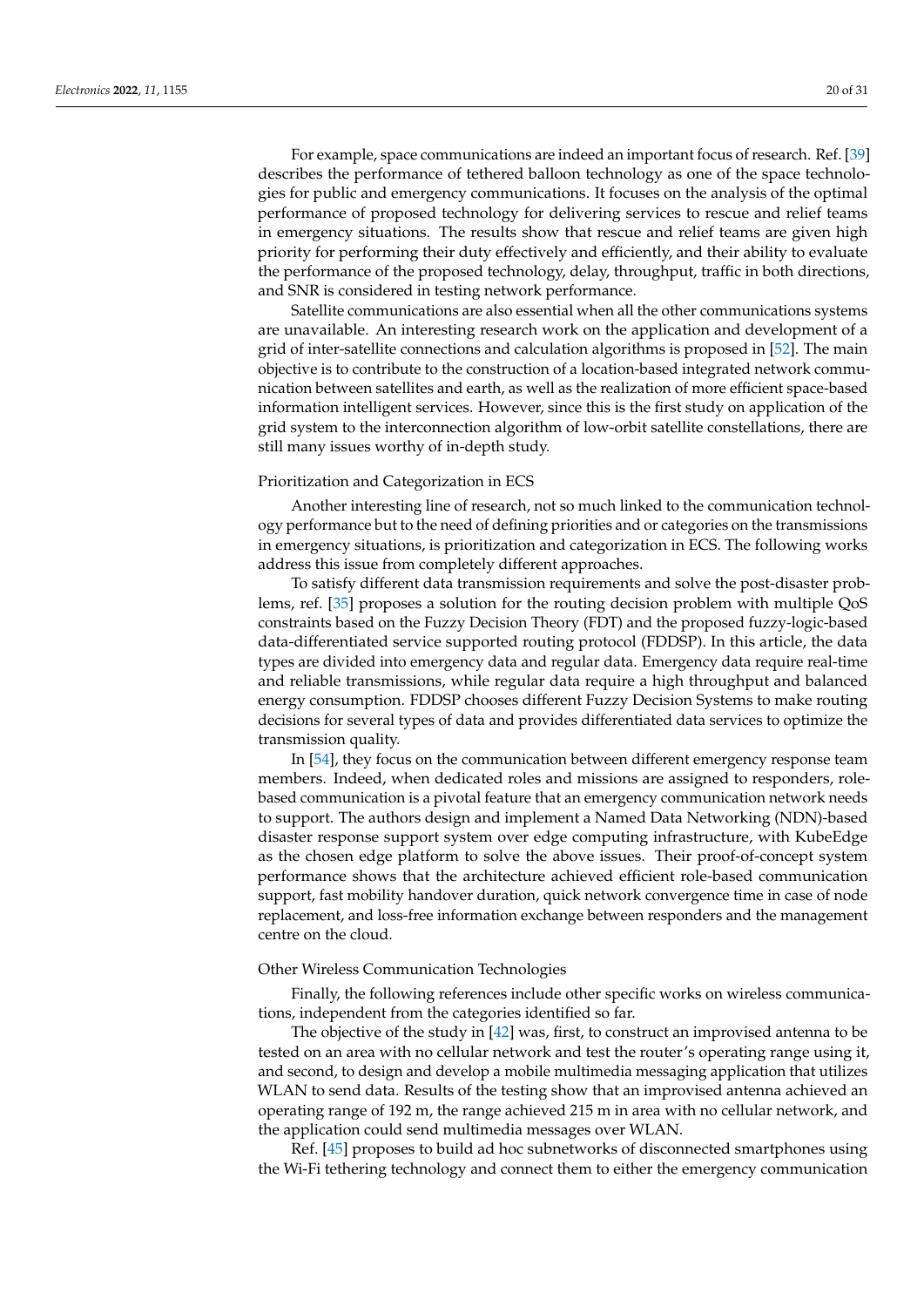equipment deployed in the disaster area or to other smartphones that still have the network connectivity.

In [\[55\]](#page-29-47), they tackle two key technological solutions for future emergency communication networks, such as an architecture based on relay nodes and enhanced user equipment by means of multiple-input-multiple-output (MIMO) textile technology. They implement a real large textile antenna array deployed at user jacket backside.

# 4.2.2. CIRS Communications

Although the research on CIRS communications is by far not so abundant as in the SR communications described previously, in this section, the technologies related to CIRS, which have been gathered from this systematic review, are identified. They have been grouped by the corresponding main technology, but in some works, several communication technologies will be identified.

#### Mobile Communications Technologies

As mentioned before, ref. [\[48\]](#page-29-38) presents a disaster resilient three-layered architecture for PS-LTE. This architecture consists of an SDN layer to provide centralized control, UAV cloudlet layer to facilitate edge computing or to enable the emergency communication link, and a radio access layer. Indeed, the CIRS communications are based on D2D communications over LTE, and the paper describes how the latest releases of 3GPP are working in the coexistence between LTE and other existing communication systems such as TETRA.

Even if [\[33\]](#page-29-37) implements an emergency network for a maritime area of tens of kilometres, and thus has been previously analysed as a SR category work, many references appear in the paper referring to the shore-based data centre. The coordination of the emergency is conducted by both the "communication command ship" (tens of kilometres of the emergency area) and the "coordination centre on-shore", and indeed, when the communication link with the shore base fails, the proposed solution based on a tethered UAV platform can also use the local LTE system to operate in the island mode and still play a certain role in the field emergency communication. Furthermore, it is also mentioned that the internet access based on shore can be realized by satellite communication link and microwave line of sight communication equipment, although these technologies are not further developed in the paper.

In [\[46\]](#page-29-40), the focus is also on the emergency short range communications based on a privacy-preserving federated learning embedded buses-and-drones mobile edge infrastructure. However, as in the previous references, the coordination is seen as a two-fold work, first conducted by the buses equipped as Emergency Control Centres at a local level—and only in the optimistic case are there still some terrestrial BSs working or accessible—then, the buses-and-drones federated edge infrastructure can be further connected to the global infrastructure through these still-working and accessible BSs and thus connected to CIRS far from the emergency area.

#### Wired and/or Wireless Communications to Internet

Ref. [\[35\]](#page-29-43) is focused on a solution based on fuzzy logic for the routing decision problem for an underground mine wireless-communication. While most of its contribution affects the SR communications inside the underground mine, it also mentions the commonly used method of drilling in the blocking area and installing a wireless access point (AP) or gateway through the hole to connect the ground backbone network (Ethernet) with the emergency communication network in an underground mine, which could be used for the coordination communications (CIRS).

Ref. [\[41\]](#page-29-27) proposes a quick, efficient, and low-cost post-disaster wireless communication deployment whereby a truck-mounted BS is deployed to clusters of users within a disaster zone. It is assumed that the BSs do not have any form of backhaul capability to the core network and, as such, rely on a UAV to periodically come for a fly-by to receive the data from each BS and ferry it to the core network (represented by a gateway), or vice versa.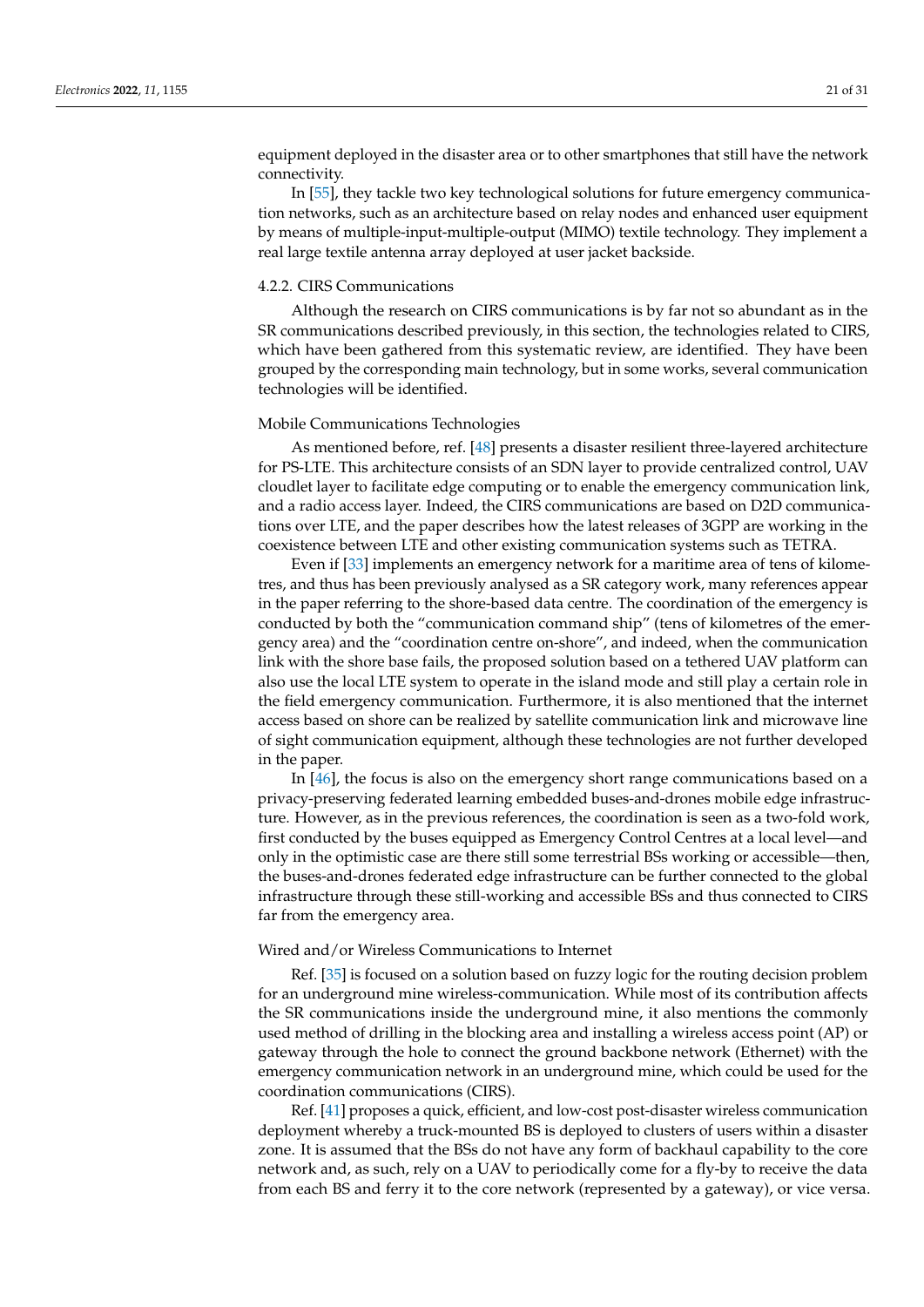Thus, BSs serve for SR communications in the clusters of users, but the main goal of the UAV in this work is to forward all the communications to the core network and thus prove useful for coordination purposes (CIRS). In the same line, in [\[43\]](#page-29-28), Delay Tolerant Networks based on a regional centre node and a UAV as ferry node are proposed to build the post-disaster emergency communication network. However, in this case, the focus of the contribution is on the SR communication (exchange of information between the BSs), while the objective of communication with the core network is just briefly mentioned.

Ref. [\[45\]](#page-29-46) proposes Wi-Fi tethering to build ad-hoc subnetworks of disconnected smartphones in emergency areas. However, their solution implies an Emergency Command Centre (ECC) far away from the affected area, which coordinates not only the FRs, but also the proposed network deployment. In this line, some assumptions regarding the CIRS communications are described. In particular, the backhauls of the network consist of gateway devices, including smartphones with surviving/established cellular links and emergency APs, or surviving base stations and "Cell On Wheels" (COWs) in their limited coverage area. The COWs are mobile, portable cell towers and transceivers mounted on trailers or trucks for easy deployment in the affected areas. Furthermore, the emergency Wi-Fi APs are deployed in conjunction with the satellite gateways in the affected region. Each satellite gateway is composed of a very-small aperture-terminal (VSAT) dish antenna and a satellite modem that can be easily assembled and disassembled for portability. When the road connectivity is available, the Wi-Fi APs with satellite gateways are deployed at various locations in the affected region with the help of emergency vehicles. If no road connectivity is available in the affected region, then the equipment can be carried or air-dropped by emergency crews and deployed similarly. Since the APs are intended exclusively for assisting with the emergency network, they assume that they are pre-authenticated by the ECC and connected to the ECC using traditional technologies, such as satellite networks.

#### Satellite Communications Technologies

Finally, satellite communications, although already mentioned in some of the previous references ([\[33](#page-29-37)[,45\]](#page-29-46)), are also one of the most important technologies related to CIRS communications identified in our systematic review.

In particular, research in [\[52\]](#page-29-42) is based on the background of space-based big data and satellite internet, combined with low-orbit satellite constellations and a complex network communication environment. The application and development of the grid inter-satellite connection and calculation algorithm proposed in this study is not only applicable to remote sensing constellations, but it is also applicable to other constellations that require interconnection, such as communication and navigation. The algorithm, thus, can be used in emergency communications, disaster warning, and maritime rescue, and can contribute to the next generation of satellite internet and "satellite-ground" integrated networks.

In [\[57\]](#page-30-4), LEO Satellite is proposed as the backhaul node for connecting the UAVs to the core network, as LEO satellite networks also have short transmission delay, large bandwidth, and small path loss characteristics.

#### 4.2.3. Warning Systems Communications

Warning Systems (WS) Communications have only been identified tangentially in a couple of works. For example, the public-warning system (PWS) is one of the use cases for the PS-LTE system presented in [\[48\]](#page-29-38). Earthquake sensor nodes could be installed to gather the shock information and transmit it to the CIRS to enable coordination operations. The CIRSs request mobile operators to broadcast public warning alerts to the users in their vicinity. The public warning system (PWS) is an alert-based system that is used for the delivery of short messages in case of emergency or disaster situations. The paper claims that many Public Warning Systems have been deployed all over the world, such as commercial mobile alert system (CMAS), earthquake and tsunami warning system (ETWS), Korean public alert system (KPAS), European (EU)-ALERT, and Austria public alert system. The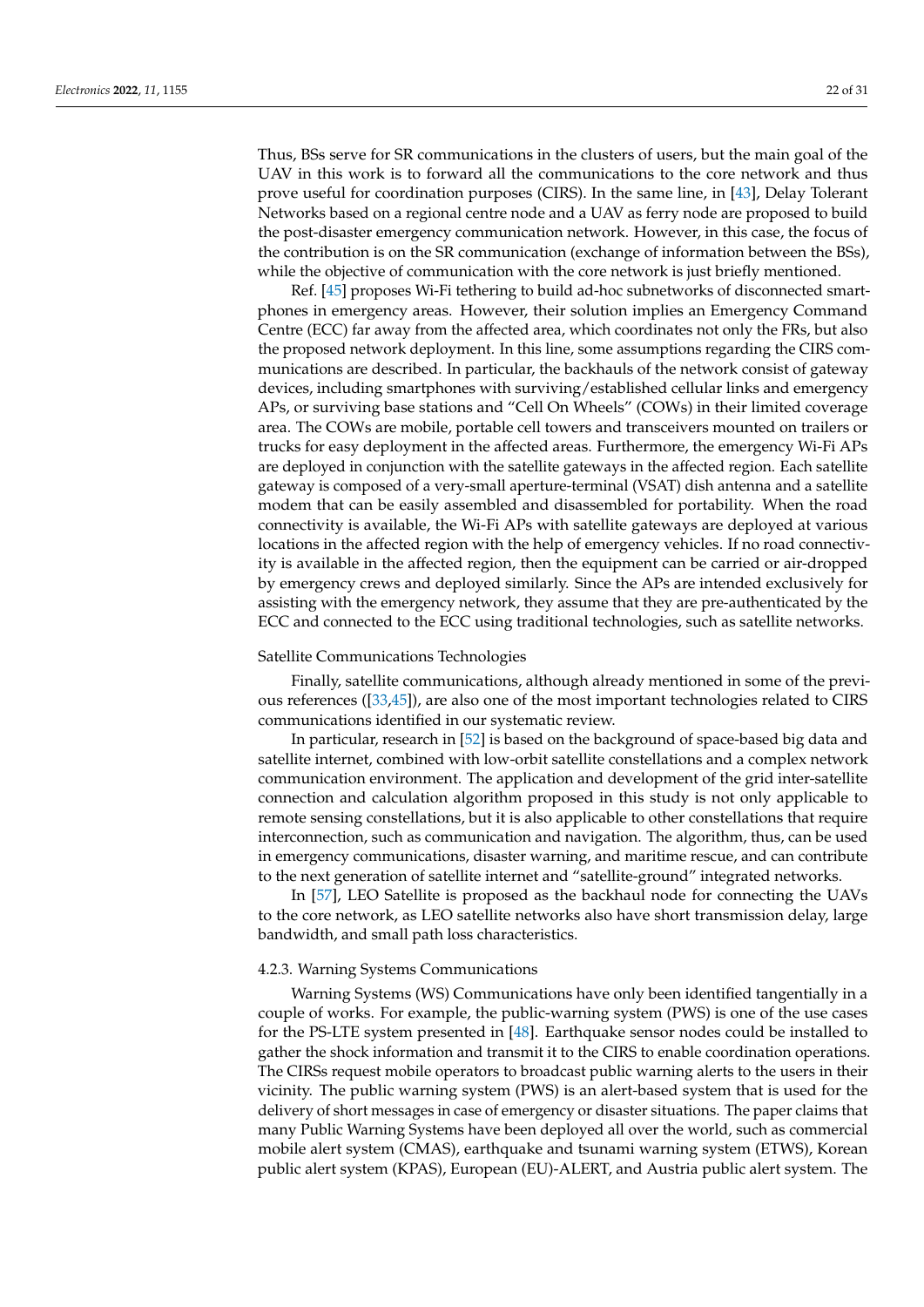notification latency varies with these systems, but usually it should be delivered within four seconds to users in the notification area.

Additionally, in [\[45\]](#page-29-46), the authors propose to link their proposed app to official emergency alert systems, such as the Wireless Emergency Alert (WEA) from the US, because most cellular service providers in the US implement WEA supported in all Android/IOS phones. Indeed, WEA messages ride on the control channel and thus are not affected by the network congestion.

#### <span id="page-22-0"></span>**5. Discussion**

This section highlights and discusses the main conclusions derived from the literature review and proposes some future work directions.

#### *5.1. Conclusions of the Literature Review*

The 27 papers included in this systematic reviewed have been described with a special focus on the technologies addressed either for short range communications (between FRs and/or users/objects in the affected area), for CIRS communications from the affected area to coordination offices, or between several coordination offices, and warning systems communication for broadcasting important information to the entire population.

Table [5](#page-25-0) shows a summary of the most relevant information extracted from each of the references. First, the communication technologies addressed, second, the type of communications considered, third, the communication layer affected by the research, and fourth, the ECS Requirements (from Section [2\)](#page-1-0) targeted by the works.

Regarding the technologies, the importance of Aerial Wireless Networks as a rising topic of interest (already mentioned in the desk research) has been confirmed, but their actual relevance within this review is surprising, considering that many of the reviews analysed in Section [3](#page-4-0) hardly mentioned them.

Furthermore, it can be concluded that most of the works included the integration of several technologies, but the most prominent issue is that the integration itself is hardly ever addressed, but very often identified in the future lines of research.

Regarding the types of communications, it has been identified that most of the references only focus on the SR communications, only sometimes including a brief reference to a possible backhaul node to connect to the core network. This is probably because the emergency affected area is where the most challenging scenario related to Aerial Wireless Networks and the deployment of new communication networks can be located. Nevertheless, any Emergency Communication System needs to be addressed as a whole and without neglecting the existing technologies, and in this line, only a couple of works have been identified.

From the ECS requirements point of view, most of the research works included in this review address them slightly, or even, many times, implicitly. That is, most of the references associate drones with scalability, fast deployment, and low-cost, but without really addressing them, and focusing only on the network robustness or reliability of the Aerial Wireless Network. Moreover, voice and data support are mentioned as possible network capabilities without including specific contributions or solutions for them. Nevertheless, due to the imposed requirement for the review to include at least some technological innovation, more general articles addressing many ECS requirements have been discarded (by the defined search criteria), and thus, in this part of the review, all the ECS requirements addressed by each work in more or less depth have been included in Table [5.](#page-25-0)

Finally, Table [5](#page-25-0) also includes the extracted information regarding the communication layer being addressed by each work, as this information will be very useful in the next section of this paper, where the mapping of the identified technologies into a proposed architecture will be conducted as part of the discussion derived from the conclusions extracted from this systematic review.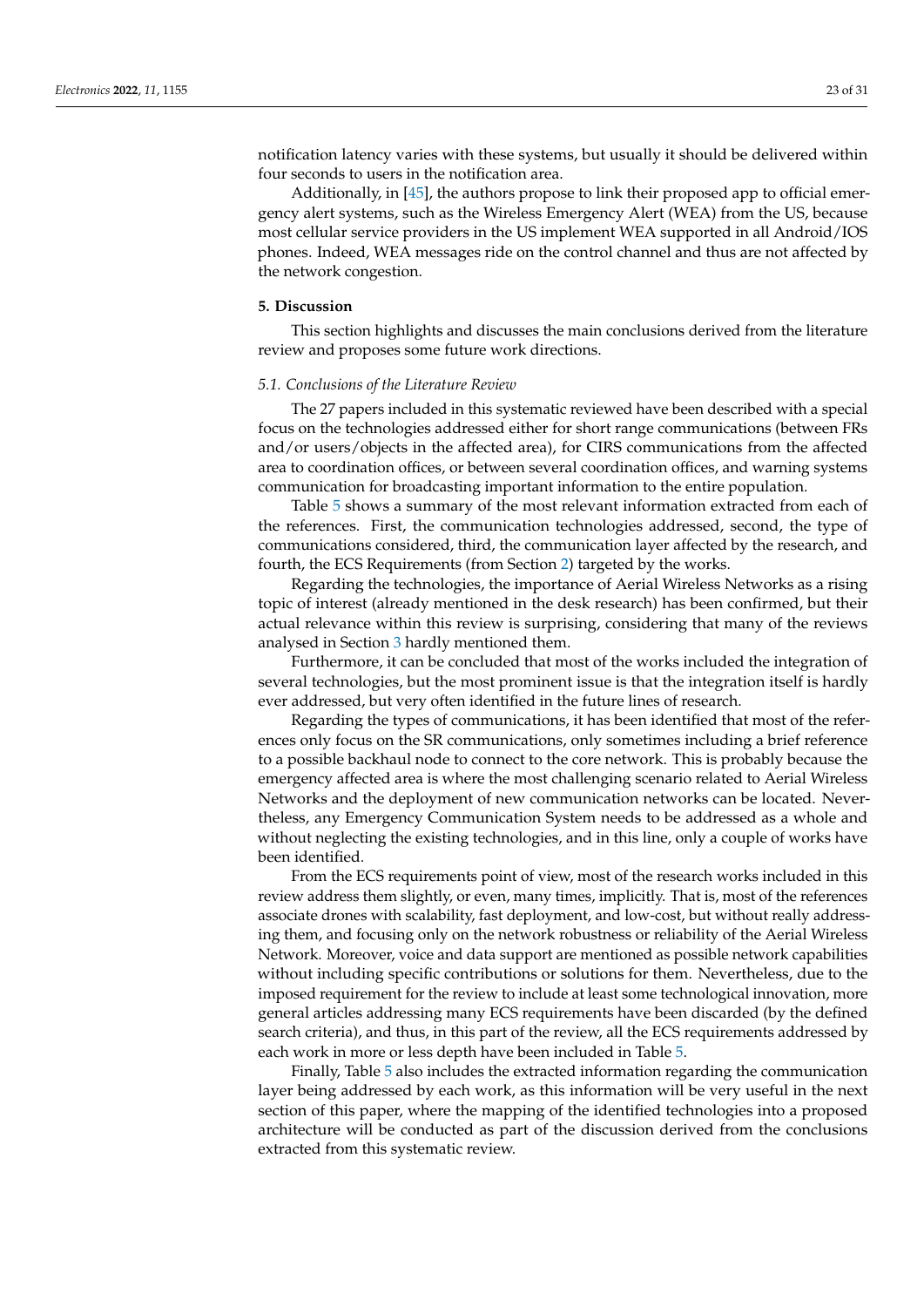### *5.2. Future Work Directions*

As has been shown in previous sections, there are a plethora of techniques and technologies to address the communication challenges that arise in emergency situations. Although these solutions have proved to operate successfully when needed, such a broad range of alternatives complicates the task of selecting the most appropriate set of technologies for each situation. In fact, there are several technological challenges to be addressed when providing a communications infrastructure for emergency situations: reliability, flexibility, dynamic behaviour, hostile scenarios, multi-vendor devices, and scalability. This section discusses the future work directions derived from this systematic literature review.

The first future work direction that this research envisages the construction of a formal taxonomy of technologies for ECS. Given the wide range of alternatives, it would result in massive help to provide a tool that identified the relations between the different technologies, their associated threats and strengths, and their typical use-cases. In addition, this taxonomy could include a cost analysis (which is often an oversight in the reviewed literature) for each technology so practitioners and system designers could reliably assess the cost effectiveness of each tool.

A very first step toward building this taxonomy could be to define a standard and structured framework to position and understand the interactions between each of the technologies required to implement an ECS. For instance, it would be possible to establish a mapping between the conception of a communications infrastructure for emergency situations and the well-known Ubiquitous Sensor Network (USN) layered model [\[59\]](#page-30-6). In fact, communications infrastructures for emergency situations share several similarities with the challenges faced by USNs [\[59\]](#page-30-6). In fact, in a USN, a dynamic set of heterogeneous sensors and actuators—which can be associated with FRs, citizens, or devices in the communications for emergency situations domain—with different capabilities are deployed and span a large-scale area in order to cooperate together. Therefore, there are some lessons that could be learned from the USN's domain and exported to the communications for emergency situations use-case. The idea of the possible mapping between ECS and the USN layered model is further elaborated in what follows.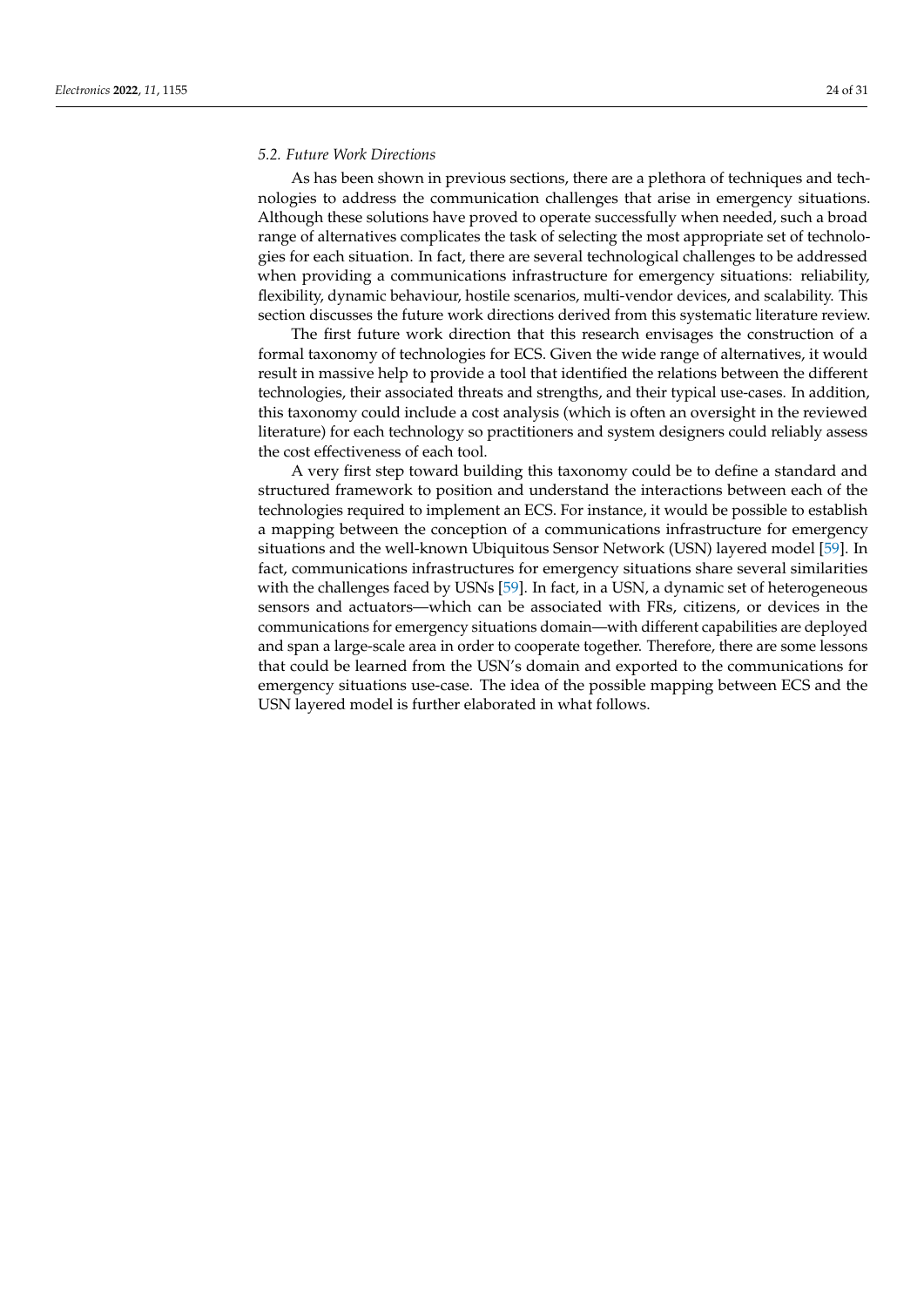[\[46\]](#page-29-16)

5G UAVs-assisted mobile edge communications,

| Works Ref. | Technologies                                                                                                                | <b>Communication System</b> | <b>Communication Layer</b> | Requirements                                                                                                                     |
|------------|-----------------------------------------------------------------------------------------------------------------------------|-----------------------------|----------------------------|----------------------------------------------------------------------------------------------------------------------------------|
| $[24]$     | AWRN with multicopter UAVs                                                                                                  | <b>SR</b>                   | Access                     | Rapid deployment, Robustness and reliability, Scalability                                                                        |
| $[33]$     | AWRN with tethered UAVs, optical fibre<br>(drone-ship), mesh equipment, 4G-LTE,<br>Automatic Identification System receiver | SR, CIRS                    | Access + Middleware        | Rapid deployment, Interoperability, Robustness and<br>reliability, Scalability, Mobility, Scalability, Voice and<br>Data support |
| $[34]$     | SDN-based UAV network                                                                                                       | <b>SR</b>                   | Access + Middleware        | Rapid deployment, Robustness and reliability,                                                                                    |
| $[35]$     | Hybrid wireless mesh networks                                                                                               | SR, CIRS                    | Access                     | Rapid deployment, Robustness and reliability,<br>Scalability, Voice and data support                                             |
| $[36]$     | UAV-supported wireless networks (D2D<br>communications), SWIP technology                                                    | <b>SR</b>                   | Sensors + Access           | Rapid deployment, Robustness and reliability                                                                                     |
| $[37]$     | UAV-enabled SWIP technology, IoT                                                                                            | <b>SR</b>                   | Sensors + Access           | Rapid deployment, Robustness and reliability, Scalability                                                                        |
| $[38]$     | NOMA-based UAV-aided wireless network, IoT                                                                                  | <b>SR</b>                   | Sensors + Access           | Rapid deployment, Robustness and reliability, Scalability                                                                        |
| $[39]$     | Tethered balloon, WiMax                                                                                                     | <b>SR</b>                   | Access                     | Rapid deployment, Robustness and reliability, Voice and<br>Data support, Scalability, Interoperability, Cost                     |
| [40]       | Aerial wireless mesh networks                                                                                               | <b>SR</b>                   | Access                     | Rapid deployment, Robustness and reliability, Voice and<br>Data support, Scalability                                             |
| $[41]$     | UAV transporting data from and to<br>truck-mounted BSs, Delay Tolerant Networks                                             | CIRS, SR                    | Sensor + Access            | Rapid deployment, Robustness and reliability,<br>Scalability, Cost                                                               |
| $[42]$     | IEEE 802.11 compliant antenna with WLAN<br>mobile multimedia application                                                    | <b>SR</b>                   | Sensor                     | Rapid deployment                                                                                                                 |
| $[43]$     | Delay Tolerant Networks + UAVs                                                                                              | SR, CIRS                    | Sensor + Access            | Rapid deployment, Robustness and reliability, Scalability                                                                        |
| [44]       | $UAVs + D2D$ communications                                                                                                 | <b>SR</b>                   | Sensor + Access            | Robustness and reliability                                                                                                       |

[\[45\]](#page-29-15) Ad-hoc networks, Wi-Fi tethering SR, CIRS, WS Sensor Rapid deployment, Robustness and reliability, Scalability

[\[47\]](#page-29-17) Wi-Fi network on Drones SR Sensor + Access Rapid deployment, Robustness and reliability,

IAVs-assisted mobile edge communications, SR, CIRS SR, CIRS Access Rapid deployment, Robustness and reliability, networking, privacy-preserving FML SR, CIRS Security

**Table 5.** Data analysis of the references included in the systematic review.

Scalability, Security

Scalability, Cost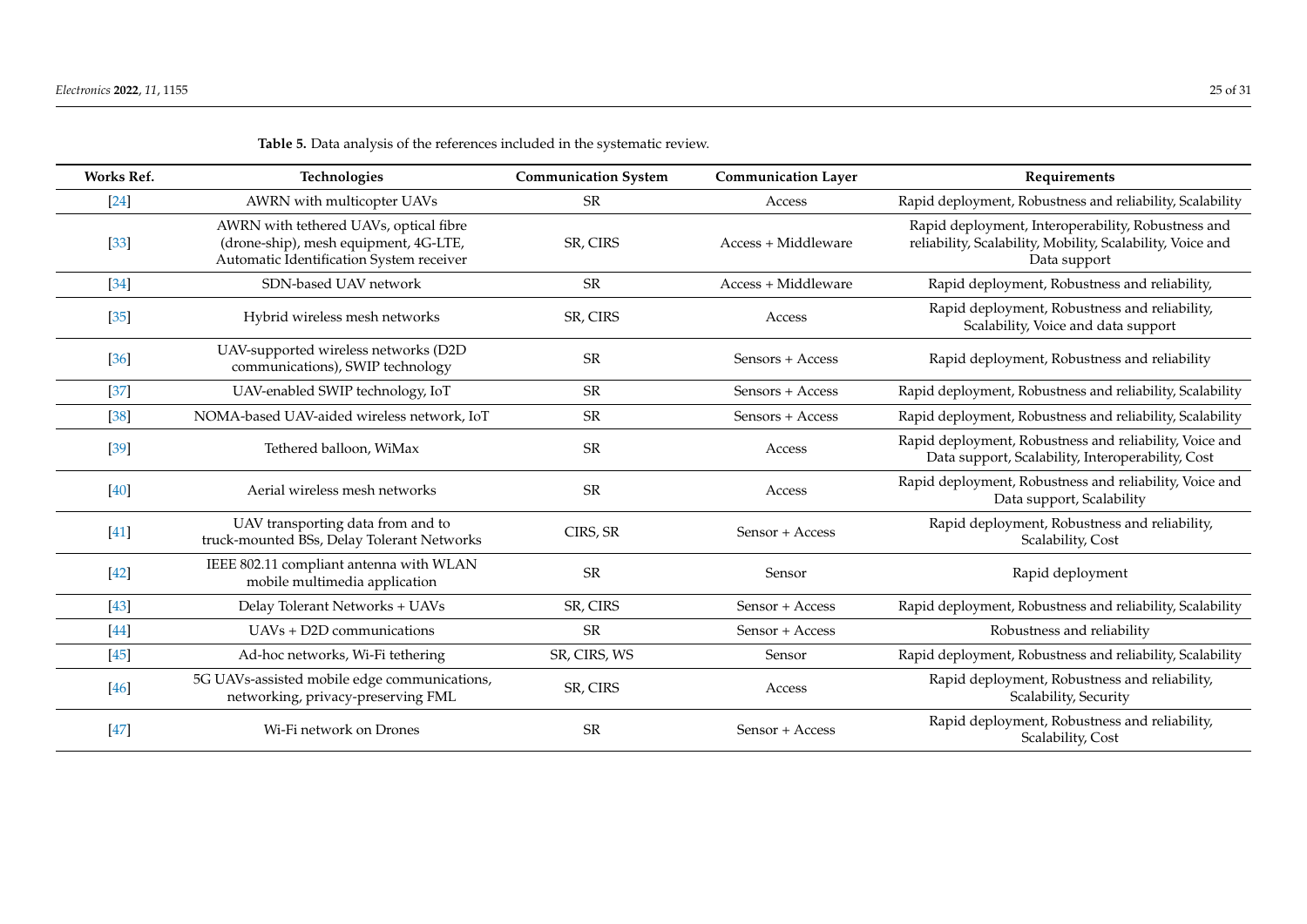| Table 5. Cont. |  |
|----------------|--|
|                |  |

<span id="page-25-0"></span>

| Works Ref. | Technologies                                                                            | <b>Communication System</b> | <b>Communication Layer</b>   | Requirements                                                                                   |
|------------|-----------------------------------------------------------------------------------------|-----------------------------|------------------------------|------------------------------------------------------------------------------------------------|
| $[48]$     | 3GPP standard, PS-LTE, UAV cloudlets, SDN,<br>edge computing                            | SR, CIRS, WS                | Sensor + Access + Middleware | Rapid deployment, Robustness and reliability, Voice and<br>Data support, Scalability, Security |
| $[49]$     | Fog computing, Movable BS, Wireless Network                                             | <b>SR</b>                   | Sensor + Access + Middleware | Rapid deployment, Robustness and reliability,<br>Scalability, Mobility                         |
| $[50]$     | Drone Small Cells, Reinforcement Learning (3D)<br>positioning and power allocation)     | <b>SR</b>                   | Sensor + Access              | Rapid deployment, Robustness and reliability,<br>Scalability, Mobility                         |
| $[51]$     | UAVs-enabled air-ground collaborative<br>emergency network, Aerial Mobile Base Stations | <b>SR</b>                   | Sensor + Access              | Rapid deployment, Robustness and reliability,<br>Scalability, Mobility                         |
| $[52]$     | <b>Satellite Constellation Network</b>                                                  | CIRS, SR                    | Access                       | Rapid deployment, Robustness and reliability                                                   |
| $[53]$     | Drones Small Cells, Mobile                                                              | <b>SR</b>                   | Access                       | Rapid deployment, Robustness and reliability                                                   |
| $[54]$     | Name Data Networking, Edge Computing                                                    | <b>SR</b>                   | Sensor + Access + Middleware | Robustness and reliability, mobility                                                           |
| $[55]$     | Relay network, LTE-A, MIMO textile technology                                           | <b>SR</b>                   | Sensor + Access              | Rapid deployment, Robustness and reliability, Voice and<br>data support                        |
| [56]       | UAV-BSs                                                                                 | <b>SR</b>                   | Sensor + Access              | Rapid deployment, Robustness and reliability                                                   |
| [57]       | UAV-BSs, Satellite LEO                                                                  | SR, CIRS, WS                | Access                       | Rapid deployment, Robustness and reliability, Voice and<br>data support                        |
| [58]       | Drones MANET, IoT                                                                       | <b>SR</b>                   | Sensor + Access              | Rapid deployment, Robustness and reliability                                                   |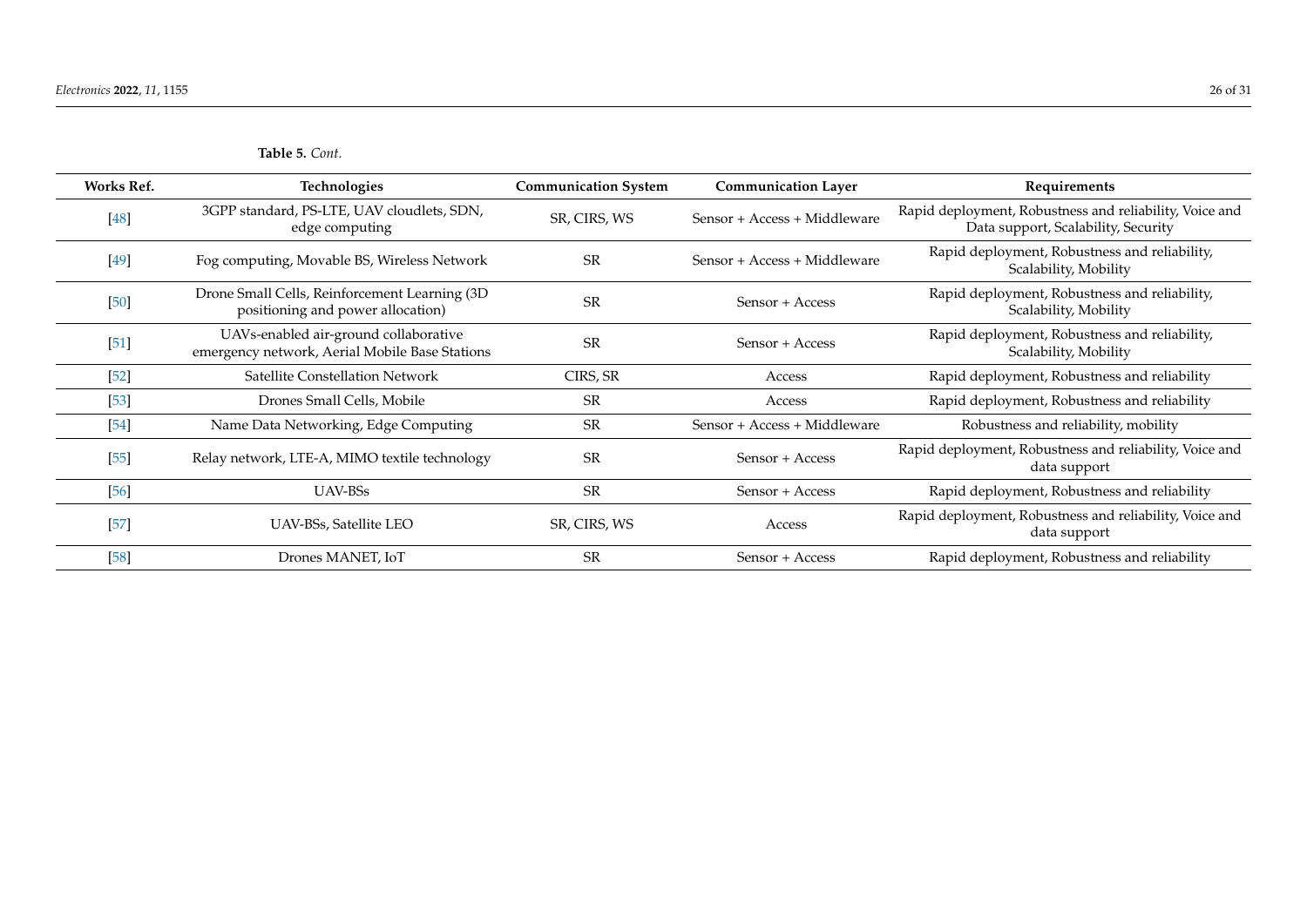The International Telecommunication Union defined a layered model for a Ubiquitous Sensor Network [\[59\]](#page-30-6). This layered model is composed of four different components (i.e., sensor networking, access networking, middleware, and applications) and enables practitioners to naturally position a technology in its corresponding component(s), which, at the same time, eases the compatibility and interactions with other layers. This fourlayer hierarchical approach could be used as a reference mode to organize and architect communication technologies for emergency situations. More specifically, these are:

- Sensor networking. This layer includes all the technologies aimed at enabling communications between in-field FRs (or even humans to be rescued). At this layer, the communication requirements share several similarities with those found at the sensing layer of Internet of Things domains. That is: short range, robustness, reduced size and power consumption, low bandwidth (i.e., mostly voice), real-time (i.e., few milliseconds).
- Access networking. This layer includes all the technologies aimed at enabling communications between FRs and CIRS. At this layer, the communication requirements increase due to the fact that (1) all in-field data need to be aggregated and (2) critical information to properly manage the emergency needs to be reported—that is, medium range, reliable, medium bandwidth, flexibility, and near real-time (i.e., few hundreds of milliseconds). As this layer is committed to digitally link locations where there is no communication network (or the network has been destroyed itself due to the disaster), the ad-hoc networks composed of UAVs (see Section [4\)](#page-10-0) can result in a convenient approach at this stage.
- Middleware. This layer includes all the technologies aimed at enabling communications between different CIRSs. Compared to the access networking layer, at this point, the communication requirements are somehow different. In fact, each CIRS can operate autonomously for a moderately long period of time. Therefore, the communication requirements can be generally relaxed: while high bandwidth might be required (to exchange high-resolution pictures), the real-time notion can be extended up to a few seconds. Although this type of communication typically covers long range distances, already existing networks (e.g., Internet, LTE) are usually available at this stage.
- Applications: This layer is aimed at supporting the high-end data-driven applications (also referred to as services) that support the different teams in charge of fighting the emergency, such as early-warning systems or advanced monitoring and analytics.

In fact, the most challenging layers, in terms of technology, are the Sensor and Access Networking layers, since they have to be typically deployed ad-hoc in harsh environments, very close to the location of the disaster.

In order to show the application of the aforementioned USN layered model to the ECS domain, Figure [2](#page-27-0) proposes a possible communications technology stack to materialize these two layers. For instance, it would be possible to use (1) short range wireless communications such as Bluetooth (BT) and long range/low power communications such as LoRa/NB-IoT/LTE-M radiofrequency (RF) to communicate energy vehicles at the Sensor Networking layer, (2) a Near Vertical Incidence Skywave (NVIS) link [\[60\]](#page-30-7) to connect FRs with the CIRS at the Access Networking layer, and (3) a Drone Based Wireless Mesh network (UAV) to extend the operational range of the Sensor Networking layer, which enables interconnection with different FRs teams. It is worth noting that the technologies selected for this example have been chosen in an academic context (i.e., with the aim of illustrating the applicability of the USN layered model to ECS) and do not aim to propose an ultimate solution to address the real-world implementation challenges of ECSs.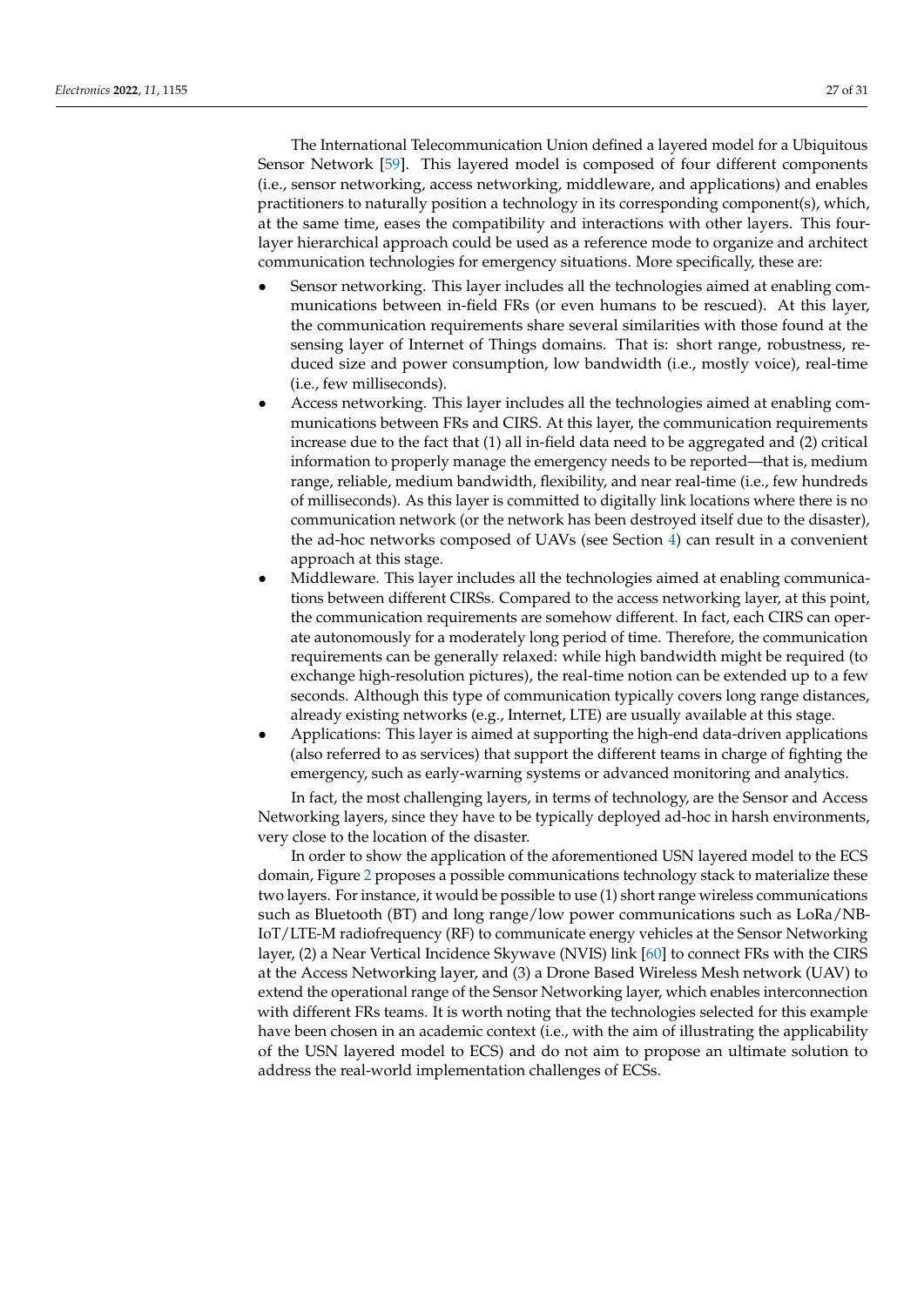<span id="page-27-0"></span>

**Figure 2.** Possible communications technology stack for emergency communications system. **Figure 2.** Possible communications technology stack for emergency communications system.

This architecture instantiation would also meet the requirements defined in the ITU This architecture instantiation would also meet the requirements defined in the ITU T Y.1271 recommendation [9], especially those regarding pre-emption of non-emergency T Y.1271 recommendation [\[9\]](#page-28-7), especially those regarding pre-emption of non-emergency traffic to free bandwidth, restorability, mobility, and interoperability. Note that this proposal offers some interesting trade-offs. On the one hand, the NVIS technology enables HF HF communications (in the range between 3 MHz and 10 MHz, according to the status of communications (in the range between 3 MHz and 10 MHz, according to the status of the ionosphere  $[61]$ ) with low bit-rates (up to  $60$  kbps) without the need for line-of-sight (i.e., electromagnetic waves are directed toward the ionosphere) in a surface with a radius (i.e., electromagnetic waves are directed toward the ionosphere) in a surface with a radius up to 250 km [61] using a single-hop communication [62]. Although the bitrate might be up to 250 km [\[61\]](#page-30-8) using a single-hop communication [\[62\]](#page-30-9). Although the bitrate might be too low for certain applications (e.g., real-time video), this inexpensive (compared to satellites) technology can operate in electromagnetically challenging scenarios such as wells, gorges, or canyons. On the other hand, as already seen in the systematic literature review, the UAV network greatly extends the range of the Access Networking layer, but it also may add a<br>in also had a later the range of the Access Networking layer, but it also may add a considerable delay onto the communications. Therefore, Delay Tolerant Network (DTN)<br> protocols [\[63\]](#page-30-10) shall be required to make these communications reliable and robust.

Author Contributions: Conceptualization, A.C.-C., J.N., C.S. and A.Z.; methodology, A.C.-C.; valwriting—original draft preparation, A.C.-C.; writing—review and editing, A.C.-C. and J.N.; vi- $\frac{1}{2}$  idea is a construction, A.C. C.; supermision, A.Z.; All suttors have reed and acrosed to the published version of sualization, A.C.-C.; supervision, A.Z. All authors have read and agreed to the published version of<br>the manuscript  $\frac{1}{\sqrt{2}}$ . idation, A.C.-C., J.N., C.S. and A.Z.; investigation, A.C, C.S. and A.Z.; data curation, A.C.-C.; the manuscript.

**Funding:** This research was funded by the Spanish Ministry on Science, Innovation and University, **Funding:** This research was funded by the Spanish Ministry on Science, Innovation and University, number RTI2018-097066-B-I00 (MCIU/AEI/FEDER, UE) for the project "NVIS SENSOR NETWORK the Investigation State Agency and the European Regional Development Fund (ERDF) under The EQUESTI AND CELEBRATION (ELEBR) AND  $\overline{E}$ FOR THE SOUTH SHETLAND ISLANDS ARCHIPELAGO" (SHETLAND-NET). the Investigation State Agency and the European Regional Development Fund (ERDF) under the grant

**Institutional Review Board Statement:** Not applicable.

**Informed Consent Statement:** Not applicable.

Data Availability Statement: All data generated or analysed during this study are included in this **Data Availability Statement:**  $\mathbf{A}$ published article.

Conflicts of Interest: The authors declare no conflict of interest.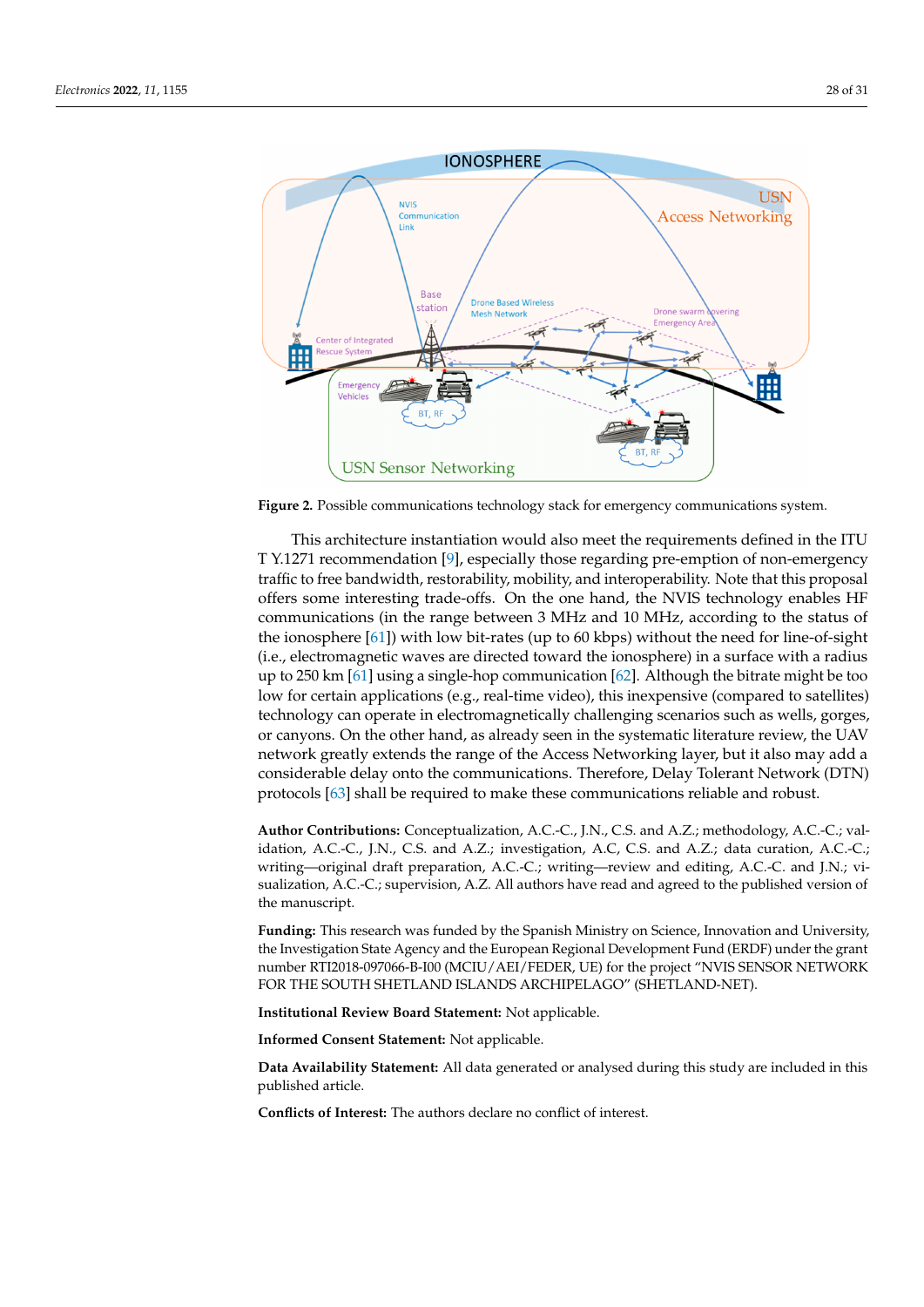### **References**

- <span id="page-28-0"></span>1. Richards, C. When communications infrastructure fails during a disaster. *Disaster Recovery J.* **2015**. Available online: [https:](https://drj.com/journal_main/when-communications-infrastructure-fails-during-a-disaster/) [//drj.com/journal\\_main/when-communications-infrastructure-fails-during-a-disaster/](https://drj.com/journal_main/when-communications-infrastructure-fails-during-a-disaster/) (accessed on 24 February 2022).
- <span id="page-28-1"></span>2. World Bank. *Communication during Disaster Recovery*; Disaster Recovery Guidance Series; World Bank: Washington, DC, USA, 2020.
- <span id="page-28-2"></span>3. Huang, J.; Lien, Y. Challenges of emergency communication network for disaster response. In Proceedings of the IEEE International Conference on Communication Systems (ICCS), Singapore, 21–23 November 2012; pp. 528–532. [\[CrossRef\]](http://doi.org/10.1109/ICCS.2012.6406204)
- <span id="page-28-3"></span>4. Radeva, N.; Panteleeva, M.; Romanova, H. Civil protection modern aspects in case of disasters—Bulgaria. *J. IMAB-Annu. Proceeding Sci. Pap.* **2017**, *22*, 1333–1337. [\[CrossRef\]](http://doi.org/10.5272/jimab.2016224.1333)
- <span id="page-28-4"></span>5. Morrison, K.T. Rapidly recovering from the catastrophic loss of a major telecommunications office. *IEEE Commun. Mag.* **2011**, *49*, 28–35. [\[CrossRef\]](http://doi.org/10.1109/MCOM.2011.5681011)
- <span id="page-28-27"></span>6. Mayor, V.; Estepa, R.; Estepa, A.; Madinabeitia, G. Deploying a reliable UAV-aided communication service in disaster areas. *Wirel. Commun. Mob. Comput.* **2019**, *2019*, 7521513. [\[CrossRef\]](http://doi.org/10.1155/2019/7521513)
- <span id="page-28-28"></span><span id="page-28-5"></span>7. Liu, X.; Li, Z.; Zhao, N.; Meng, W.; Gui, G.; Chen, Y.; Adachi, F. Transceiver design and multihop D2D for UAV IoT coverage in disasters. *IEEE Internet Things J.* **2018**, *6*, 1803–1815. [\[CrossRef\]](http://doi.org/10.1109/JIOT.2018.2877504)
- <span id="page-28-30"></span><span id="page-28-6"></span>8. Chaudhry, A.; Hafez, R. LMR and LTE for public safety in 700 MHz spectrum. *Wirel. Commun. Mob. Comput.* **2019**, *2019*, 7810546. [\[CrossRef\]](http://doi.org/10.1155/2019/7810546)
- <span id="page-28-31"></span><span id="page-28-29"></span><span id="page-28-7"></span>9. ITU-T Rec. Y.1271. Framework(s) on Network Requirements and Capabilities to Support Emergency Telecommunications over Evolving Circuit-Switched and Packet-Switched Networks. July 2014. Available online: [https://www.itu.int/rec/dologin\\_pub.](https://www.itu.int/rec/dologin_pub.asp?lang=e&id=T-REC-Y.1271-201407-I!!PDF-E&type=items) [asp?lang=e&id=T-REC-Y.1271-201407-I!!PDF-E&type=items](https://www.itu.int/rec/dologin_pub.asp?lang=e&id=T-REC-Y.1271-201407-I!!PDF-E&type=items) (accessed on 29 March 2022).
- <span id="page-28-32"></span><span id="page-28-8"></span>10. Iapichino, G.; Bonnet, C.; del Rio Herrero, O.; Baudoin, C.; Isabelle, B. Advanced hybrid satellite and terrestrial system architecture for emergency mobile communications. In Proceedings of the 26th AIAA International Communications Satellite Systems Conference (CSSC 2008), San Diego, CA, USA, 10–12 June 2008. [\[CrossRef\]](http://doi.org/10.2514/6.2008-5505)
- <span id="page-28-33"></span><span id="page-28-9"></span>11. Dilmaghani, R.; Rao, R. On designing communication networks for emergency situations. In Proceedings of the International Symposium on Technology and Society (ISTAS '06), Flushing, NY, USA, 8–10 June 2006. [\[CrossRef\]](http://doi.org/10.1109/ISTAS.2006.4375882)
- <span id="page-28-34"></span><span id="page-28-10"></span>12. Sahil; Sood, S.K. Bibliometric monitoring of research performance in ICT-based disaster management literature. *Qual. Quant. Int. J. Methodol.* **2021**, *55*, 103–132. [\[CrossRef\]](http://doi.org/10.1007/s11135-020-00991-x)
- <span id="page-28-35"></span><span id="page-28-11"></span>13. Motlagh, N.H.; Taleb, T.; Arouk, O. Low-altitude unmanned aerial vehicles-based internet of things services: Comprehensive survey and future perspectives. *IEEE Internet Things J.* **2016**, *3*, 899–922. [\[CrossRef\]](http://doi.org/10.1109/JIOT.2016.2612119)
- <span id="page-28-37"></span><span id="page-28-36"></span>14. Erdelj, M.; Natalizio, E.; Chowdhury, K.R.; Akyidiz, I.F. Help from the sky: Leveraging UAVs for disaster management. *IEEE Pervasive Comput.* **2017**, *16*, 24–32. [\[CrossRef\]](http://doi.org/10.1109/MPRV.2017.11)
- <span id="page-28-12"></span>15. Yanmaz, E.; Yahyanejad, S.; Rinner, B.; Hellwagner, H.; Bettstetter, C. Drone networks: Communications, coordination, and sensing. *Ad Hoc Netw.* **2018**, *68*, 1–15. [\[CrossRef\]](http://doi.org/10.1016/j.adhoc.2017.09.001)
- <span id="page-28-13"></span>16. Pervez, F.; Qadir, J.; Khalil, M.; Yaqoob, T.; Ashraf, U.; Younis, S. Wireless technologies for emergency response: A comprehensive review and some guidelines. *IEEE Access* **2018**, *6*, 71814–71838. [\[CrossRef\]](http://doi.org/10.1109/ACCESS.2018.2878898)
- <span id="page-28-14"></span>17. Mohan, P.; Mittal, H. Review of ICT usage in disaster management. *Int. J. Inf. Technol.* **2020**, *12*, 955–962. [\[CrossRef\]](http://doi.org/10.1007/s41870-020-00468-y)
- <span id="page-28-15"></span>18. Kishorbhai, V.Y.; Vasantbhai, N.N. AON: A survey on emergency communication systems during a catastrophic disaster. *Procedia Comput. Sci.* **2017**, *115*, 838–845. [\[CrossRef\]](http://doi.org/10.1016/j.procs.2017.09.166)
- <span id="page-28-16"></span>19. EL Khaled, Z.; Mcheick, H. Case studies of communications systems during harsh environments: A review of approaches, weaknesses, and limitations to improve quality of service. *Int. J. Distrib. Sens. Netw.* **2019**, *15*, 1550147719829960. [\[CrossRef\]](http://doi.org/10.1177/1550147719829960)
- <span id="page-28-17"></span>20. Deepak, D.C.; Ladas, A.; Sambo, Y.A.; Pervaiz, H.; Politis, C.; Imran, M.A. An overview of post-disaster emergency communication systems in the future networks. *IEEE Wirel. Commun.* **2019**, *26*, 132–139. [\[CrossRef\]](http://doi.org/10.1109/MWC.2019.1800467)
- <span id="page-28-18"></span>21. Wang, Y.; Xu, Y.; Zhang, Y.; Zhang, P. Hybrid satellite-aerial-terrestrial networks in emergency scenarios: A survey. *China Commun.* **2017**, *14*, 1–13. [\[CrossRef\]](http://doi.org/10.1109/CC.2017.8010971)
- <span id="page-28-20"></span>22. Liu, Y.; Shi, Z.; Fadlullah, Z.M.; Kato, N. Space-air-ground integrated network: A survey. *IEEE Commun. Surv. Tutor.* **2018**, *20*, 2714–2741. [\[CrossRef\]](http://doi.org/10.1109/COMST.2018.2841996)
- <span id="page-28-19"></span>23. Zhang, S.; Zhu, D.; Wang, Y. A survey on space-aerial-terrestrial integrated 5G networks. *Comput. Netw.* **2020**, *174*, 107212. [\[CrossRef\]](http://doi.org/10.1016/j.comnet.2020.107212)
- <span id="page-28-21"></span>24. Okada, H. An overview of aerial wireless relay networks for emergency communications during large-scale disasters. *IEICE Trans. Commun.* **2020**, *E103-B*, 1376–1384. [\[CrossRef\]](http://doi.org/10.1587/transcom.2020SEI0001)
- <span id="page-28-22"></span>25. Zaidi, S.; Atiquzzaman, M.; Calafate, C.T. Internet of flying things (IoFT): A survey. *Comput. Commun.* **2021**, *165*, 53–74. [\[CrossRef\]](http://doi.org/10.1016/j.comcom.2020.10.023)
- <span id="page-28-23"></span>26. Seba, A.; Nouali-Taboudjemat, N.; Badache, N.; Seba, H. A review on security challenges of wireless communications in disaster emergency response and crisis management situations. *J. Netw. Comput. Appl.* **2018**, *126*, 150–161. [\[CrossRef\]](http://doi.org/10.1016/j.jnca.2018.11.010)
- <span id="page-28-24"></span>27. Lu, Y.; Zheng, X. 6G: A survey on technologies, scenarios, challenges, and the related issues. *J. Ind. Inf. Integr.* **2020**, *19*, 100158. [\[CrossRef\]](http://doi.org/10.1016/j.jii.2020.100158)
- <span id="page-28-25"></span>28. Hu, Q.; Yang, W.; Ding, E.; Li, S.; Li, B. State-of-the-art and trend of emergency rescue communication technologies for coal mine. *J. Commun.* **2019**, *40*, 163–179. [\[CrossRef\]](http://doi.org/10.11959/j.issn.1000-436x.2019123)
- <span id="page-28-26"></span>29. Das, S.; Panda, K.G.; Sen, D.; Arif, W. A survey of national disaster communication systems and spectrum allocation—An Indian perspective. *IETE Tech. Rev.* **2020**, *37*, 111–136. [\[CrossRef\]](http://doi.org/10.1080/02564602.2019.1566030)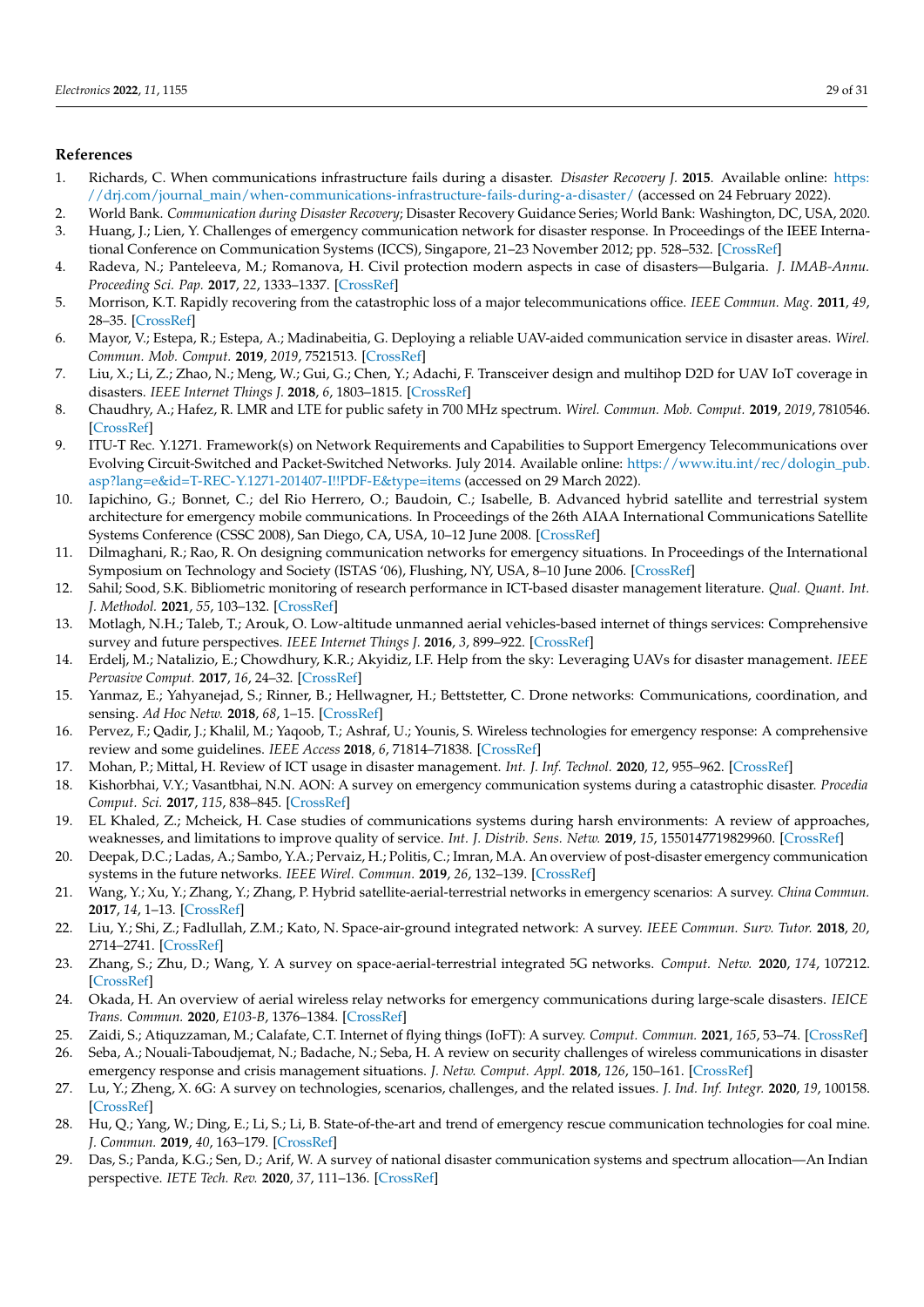- <span id="page-29-10"></span><span id="page-29-9"></span><span id="page-29-8"></span><span id="page-29-7"></span><span id="page-29-6"></span><span id="page-29-5"></span><span id="page-29-4"></span><span id="page-29-3"></span><span id="page-29-0"></span>30. Page, M.J.; Moher, D.; Bossuyt, P.M.; Boutron, I.; Hoffmann, T.C.; Mulrow, C.D.; Shamseer, L.; Tetzlaff, J.M.; Akl, E.A.; Brennan, S.E.; et al. PRISMA 2020 explanation and elaboration: Updated guidance and exemplars for reporting systematic reviews. *BMJ* **2021**, *372*, 160. [\[CrossRef\]](http://doi.org/10.1136/bmj.n160) [\[PubMed\]](http://www.ncbi.nlm.nih.gov/pubmed/33781993)
- <span id="page-29-11"></span><span id="page-29-1"></span>31. Gusenbauer, M.; Haddaway, N.R. Which academic search systems are suitable for systematic reviews or meta-analyses? Evaluating retrieval qualities of Google Scholar, PubMed, and 26 other resources. *Res. Synth. Methods* **2020**, *11*, 181–217. [\[CrossRef\]](http://doi.org/10.1002/jrsm.1378) [\[PubMed\]](http://www.ncbi.nlm.nih.gov/pubmed/31614060)
- <span id="page-29-12"></span><span id="page-29-2"></span>32. Hirt, J.; Nordhausen, T. Open access: How to ensure systematic searching? *JEAHIL* **2020**, *16*, 20–21. Available online: [http:](http://ojs.eahil.eu/ojs/index.php/JEAHIL/article/view/368) [//ojs.eahil.eu/ojs/index.php/JEAHIL/article/view/368](http://ojs.eahil.eu/ojs/index.php/JEAHIL/article/view/368) (accessed on 10 February 2022). [\[CrossRef\]](http://doi.org/10.32384/jeahil16368)
- <span id="page-29-37"></span><span id="page-29-13"></span>33. Xu, Z. Application research of tethered UAV platform in marine emergency communication network. *J. Web Eng.* **2021**, *20*, 491–512. [\[CrossRef\]](http://doi.org/10.13052/jwe1540-9589.20212)
- <span id="page-29-33"></span><span id="page-29-14"></span>34. Zhou, J.; Yang, J.; Lu, L. Research on multi-UAV networks in disaster emergency communication. *IOP Conf. Ser. Mater. Sci. Eng.* **2020**, *719*, 012054. [\[CrossRef\]](http://doi.org/10.1088/1757-899X/719/1/012054)
- <span id="page-29-43"></span><span id="page-29-15"></span>35. Jiang, H.; Han, G.; Wang, H.; Li, X.; Zhang, G. Fuzzy-logic-based data-differentiated service supported routing protocol for emergency communication networks in underground mines. *Int. J. Distrib. Sens. Netw.* **2019**, *15*, 1550147719864762. [\[CrossRef\]](http://doi.org/10.1177/1550147719864762)
- <span id="page-29-36"></span><span id="page-29-16"></span>36. Saif, A.; Dimyati, K.; Noordin, K.A.; Deepak, G.C.; Shah, N.S.M.; Abdullah, Q.; Mohamad, M. An efficient energy harvesting and optimal clustering technique for sustainable postdisaster emergency communication systems. *IEEE Access* **2021**, *9*, 78188–78202. [\[CrossRef\]](http://doi.org/10.1109/ACCESS.2021.3083640)
- <span id="page-29-35"></span><span id="page-29-17"></span>37. Feng, W.; Tang, J.; Yu, Y.; Song, J.; Zhao, N.; Chen, G.; Wong, K.-K.; Chambers, J. UAV-enabled SWIPT in IoT networks for emergency communications. *IEEE Wirel. Commun.* **2020**, *27*, 140–147. [\[CrossRef\]](http://doi.org/10.1109/MWC.001.1900656)
- <span id="page-29-34"></span><span id="page-29-18"></span>38. Feng, W.; Tang, J.; Yu, Y.; Song, J.; Zhao, N.; Chen, G.; Wong, K.-K.; Chambers, J. NOMA-based UAV-aided networks for emergency communications. *China Commun.* **2020**, *17*, 54–66. [\[CrossRef\]](http://doi.org/10.23919/JCC.2020.11.005)
- <span id="page-29-41"></span><span id="page-29-19"></span>39. Alsamhi, S.H.; Almalki, F.A.; Ma, O.; Ansari, S.; Angelides, M.C. Performance optimization of tethered balloon technology for public safety and emergency communications. *Telecommun. Syst.* **2020**, *75*, 235–244. [\[CrossRef\]](http://doi.org/10.1007/s11235-019-00580-w)
- <span id="page-29-30"></span><span id="page-29-20"></span>40. Gupta, M.; Varma, S. Metaheuristic-based optimal 3D positioning of UAVs forming aerial mesh network to provide emergency communication services. *IET Commun.* **2021**, *15*, 1297–1314. [\[CrossRef\]](http://doi.org/10.1049/cmu2.12112)
- <span id="page-29-27"></span><span id="page-29-21"></span>41. Sambo, Y.A.; Klaine, P.V.; Nadas, J.P.B.; Imran, M.A. Energy minimization UAV trajectory design for delay-tolerant emergency communication. In Proceedings of the 2019 IEEE International Conference on Communications Workshops (ICC Workshops 2019), Shanghai, China, 20–24 May 2019; p. 8757127. [\[CrossRef\]](http://doi.org/10.1109/ICCW.2019.8757127)
- <span id="page-29-45"></span><span id="page-29-22"></span>42. Musa, V.M.; Enriquez, J.B. Development of IEEE 802.11 compliant antenna with WLAN mobile multimedia messaging application for emergency communication purposes. *Int. J. Recent Technol. Eng.* **2019**, *8*, 1833–1838. [\[CrossRef\]](http://doi.org/10.35940/ijrte.B1029.078219)
- <span id="page-29-28"></span><span id="page-29-23"></span>43. Xiong, X.; Liu, M.; Zhang, Y.; Zhang, N.; Chen, G.; Fu, M.; Cheng, Z. The effect of region-based message selective delivery strategy on post-disaster emergency network. *J. Phys. Conf. Ser.* **2020**, *1486*, 022005. [\[CrossRef\]](http://doi.org/10.1088/1742-6596/1486/2/022005)
- <span id="page-29-26"></span><span id="page-29-24"></span>44. Zhang, S.; Shi, S.; Feng, T.; Gu, X. Trajectory planning in UAV emergency networks with potential underlaying D2D communication based on K-means. *EURASIP J. Wirel. Commun. Netw.* **2021**, *1*, 107. [\[CrossRef\]](http://doi.org/10.1186/s13638-021-01987-3)
- <span id="page-29-46"></span><span id="page-29-25"></span>45. Pal, A.; Raj, M.; Kant, K.; Das, S.K. A smartphone-based network architecture for post-disaster operations using WiFi tethering. *ACM Trans. Internet Technol.* **2020**, *20*, 6. [\[CrossRef\]](http://doi.org/10.1145/3372145)
- <span id="page-29-40"></span>46. Ma, B.; Wu, J.; Liu, W.; Chiaraviglio, L.; Ming, X. Combating hard or soft disasters with privacy-preserving federated mobile buses-and-drones based Networks. In Proceedings of the 2020 IEEE 21st International Conference on Information Reuse and Integration for Data Science (IRI 2020), Las Vegas, NV, USA, 11–13 August 2020; pp. 31–36. [\[CrossRef\]](http://doi.org/10.1109/IRI49571.2020.00013)
- 47. Panda, K.G.; Das, S.; Sen, D.; Arif, W. Design and deployment of UAV-aided post-disaster emergency network. *IEEE Access* **2020**, *7*, 102985–102999. [\[CrossRef\]](http://doi.org/10.1109/ACCESS.2019.2931539)
- <span id="page-29-38"></span>48. Kaleem, Z.; Yousaf, M.; Qamar, A.; Ahmad, A.; Duong, T.Q.; Choi, W.; Jamalipour, A. UAV-empowered disaster-resilient edge architecture for delay-sensitive communication. *IEEE Netw.* **2019**, *33*, 124–132. [\[CrossRef\]](http://doi.org/10.1109/MNET.2019.1800431)
- <span id="page-29-39"></span>49. Wang, Y.; Meyer, M.C.; Wang, J. Real-time delay minimization for data processing in wirelessly networked disaster areas. *IEEE Access* **2019**, *7*, 2928–2937. [\[CrossRef\]](http://doi.org/10.1109/ACCESS.2018.2886075)
- <span id="page-29-31"></span>50. De Paula Parisotto, R.; Klaine, P.V.; Nadas, J.P.B.; Souza, R.D.; Brante, G.; Imran, M.A. Drone base station positioning and power allocation using reinforcement learning. In Proceedings of the International Symposium on Wireless Communication Systems, Oulu, Finland, 27–30 August 2019; pp. 213–217. [\[CrossRef\]](http://doi.org/10.1109/ISWCS.2019.8877247)
- <span id="page-29-29"></span>51. Wu, L.; Wang, W. Resource allocation optimization of UAVs-enabled air-ground collaborative emergency network in disaster area. *Int. J. Perform. Eng.* **2019**, *15*, 2133–2144. [\[CrossRef\]](http://doi.org/10.23940/ijpe.19.08.p13.21332144)
- <span id="page-29-42"></span>52. Li, S.; Hou, K.; Cheng, C.; Li, S.; Bo, C. A space-interconnection algorithm for satellite constellation based on spatial grid model. *Remote Sens.* **2020**, *12*, 2131. [\[CrossRef\]](http://doi.org/10.3390/rs12132131)
- <span id="page-29-32"></span>53. Ali, K.; Nguyen, H.X.; Vien, Q.-T.; Shah, P.; Raza, M. Deployment of drone-based small cells for public safety communication system. *IEEE Syst. J.* **2020**, *14*, 2882–2891. [\[CrossRef\]](http://doi.org/10.1109/JSYST.2019.2959668)
- <span id="page-29-44"></span>54. Tran, M.-N.; Kim, Y. Named data networking based disaster response support system over edge computing infrastructure. *Electronics* **2021**, *10*, 335. [\[CrossRef\]](http://doi.org/10.3390/electronics10030335)
- <span id="page-29-47"></span>55. Crespo-Bardera, E.; Vega Delgado, A.; Garrido Martín, A.; Fernández-Durán, A.; Sánchez-Fernández, M. Textile multiantenna technology and relaying architectures for emergency networks. *Wirel. Commun. Mob. Comput.* **2019**, *2019*, 7292075. [\[CrossRef\]](http://doi.org/10.1155/2019/7292075)